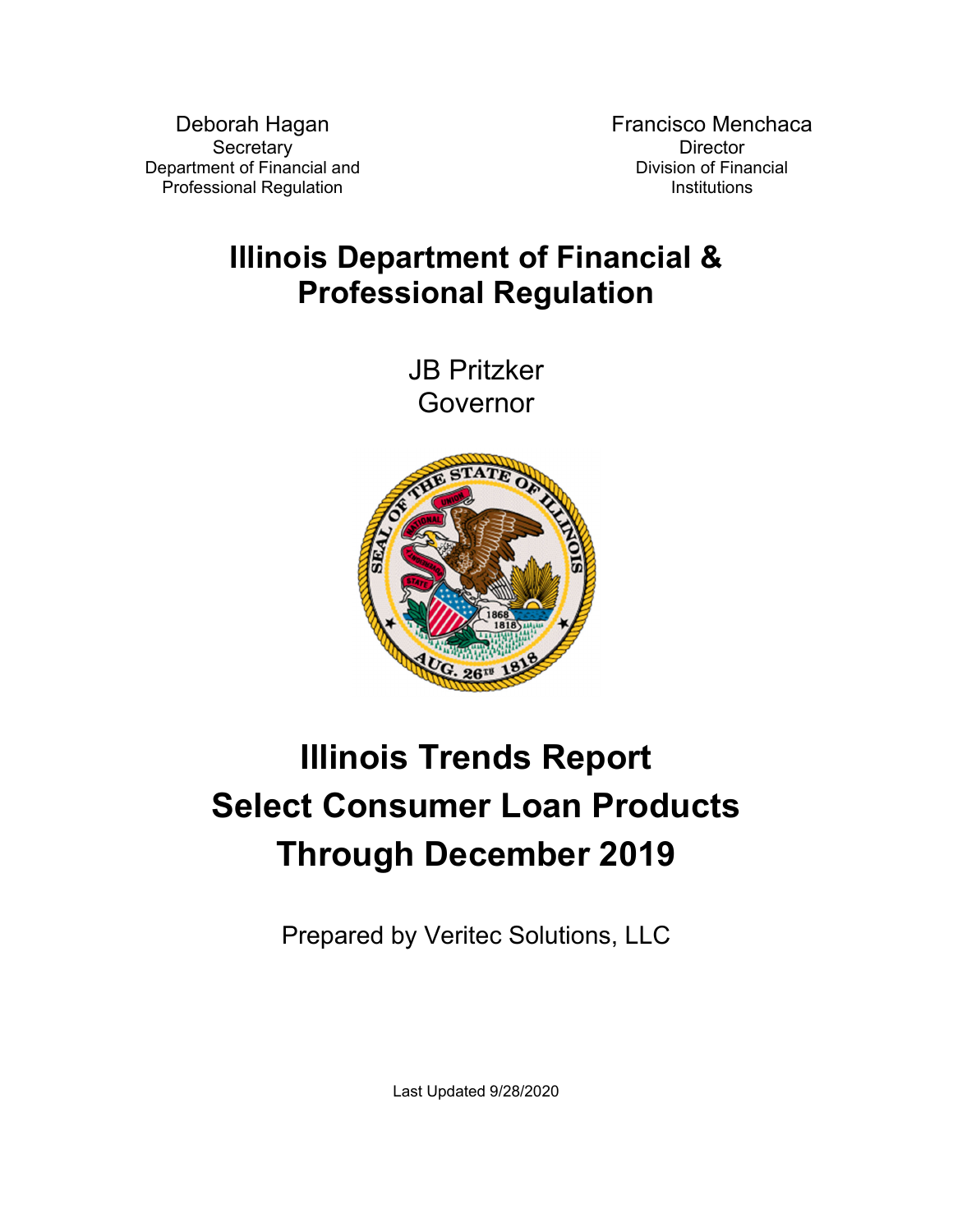#### **Illinois Trends Report – Select Consumer Loan Products**

#### Table of Contents

| Payday Loan Average Term, Advance Amount, and Finance Charge 18             |  |
|-----------------------------------------------------------------------------|--|
|                                                                             |  |
|                                                                             |  |
|                                                                             |  |
|                                                                             |  |
|                                                                             |  |
|                                                                             |  |
|                                                                             |  |
|                                                                             |  |
|                                                                             |  |
|                                                                             |  |
|                                                                             |  |
| Installment Payday Loan Average Term, Advance Amount, and Finance Charge 25 |  |
|                                                                             |  |
|                                                                             |  |
|                                                                             |  |
|                                                                             |  |
|                                                                             |  |
|                                                                             |  |
|                                                                             |  |
|                                                                             |  |
|                                                                             |  |
| Small Consumer Loan Average Term, Advance Amount, and Finance Charge 33     |  |

#### ABOUT THE INFORMATION IN THIS REPORT

THIS REPORT IS BASED ON STATISTICAL INFORMATION REQUIRED UNDER THE PAYDAY LOAN REFORM ACT ("PLRA"), 815 ILCS § 122/1 ET SEQ.; THE CONSUMER INSTALLMENT LOAN ACT, 205 ILCS § 670/1 ET SEQ., AND THE ADMINISTRATIVE RULES FOR TITLE-SECURED LENDING, 38 ILL. ADMIN CODE §§ 110.300- 430.

THE INFORMATION CONTAINED IN THIS REPORT IS BASED ON LOAN DATA REGISTERED TO THE ILLINOIS PLRA CONSUMER REPORTING SERVICE ("DATABASE") PURSUANT TO THE ACT. THE ACT WAS EFFECTIVE ON DECEMBER 6, 2005, AND THE DATABASE WENT INTO EFFECT BEGINNING IN FEBRUARY 2006. THE DATA PRESENTED IN THIS REPORT IS FOR THE PERIOD FROM JANUARY 2012 THROUGH DECEMBER 2019.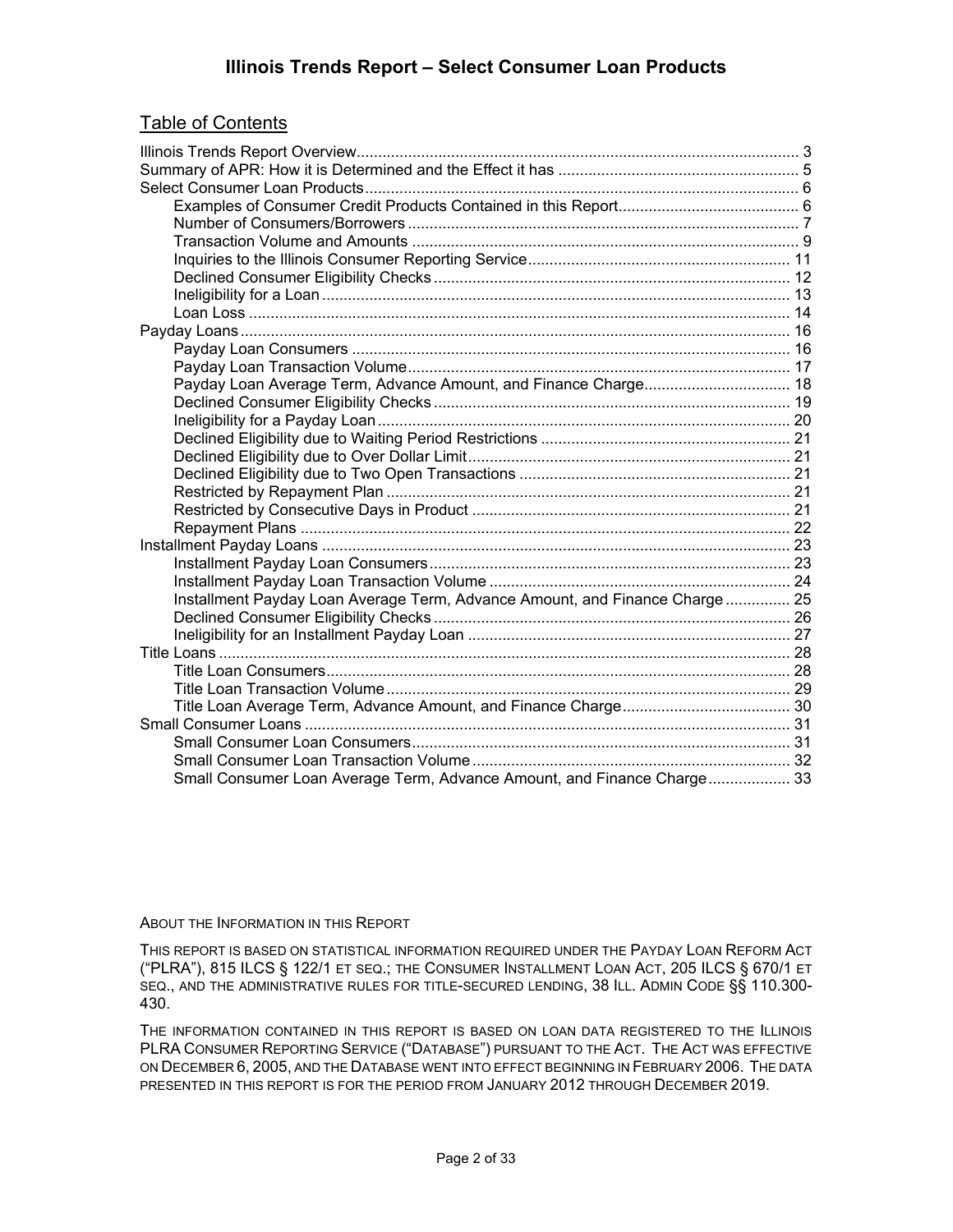#### *Illinois Trends Report Overview*

The Illinois Department of Financial & Professional Regulation's Division of Financial Institutions ("DFI") is responsible for regulating, examining, and monitoring credit unions, currency exchanges, money transmitters, consumer installment lenders, payday lenders, and sales finance companies, among other licensed entities. DFI is committed to providing clear and understandable information to the businesses and residents of Illinois.

The Illinois Trends Report is produced as a tool for the explanation and evaluation of consumer credit products in Illinois. The report describes various consumer loan products, the number of consumers/borrowers for each product, the volume of transactions and related information. Some loans were excluded from the data because information about the loan was not completely entered into the database.

The Illinois Trends Report only contains information about loan types that are required by statute to use the Veritec Consumer Reporting system. Licensees required to use Veritec include:

- a. Payday Loan Reform Act licensees.
- b. Consumer Installment Loan Act licensees that offer title-secured loans.
- c. Consumer Installment Loan Act licensees that offer small consumer loans.

The Illinois Trends Report does not contain information about any other DFI licensees, including Sales Finance Agencies and Consumer Installment Loan Act licensees who do not offer title-secured or small consumer loans. As of December 31, 2019, the Consumer Credit Section licensed a total of 1,578 entities.

The Trends Report tracks consumer loan products from January 2012 through December 2019 ("Reporting Period"). Below is a summary of recent transaction volume for various consumer loan products.

The average monthly gross income of Illinois consumers during the Reporting Period was \$2,768.10, or approximately \$33,217 per year.

For the Reporting Period 2012 – 2019:

- Approximately 57% of loan consumers earn less than \$30,000 per year.
- Approximately 26% of loan consumers earn \$30,000 \$50,000 per year.
- Approximately 17% of loan consumers earn more than \$50,000 per year.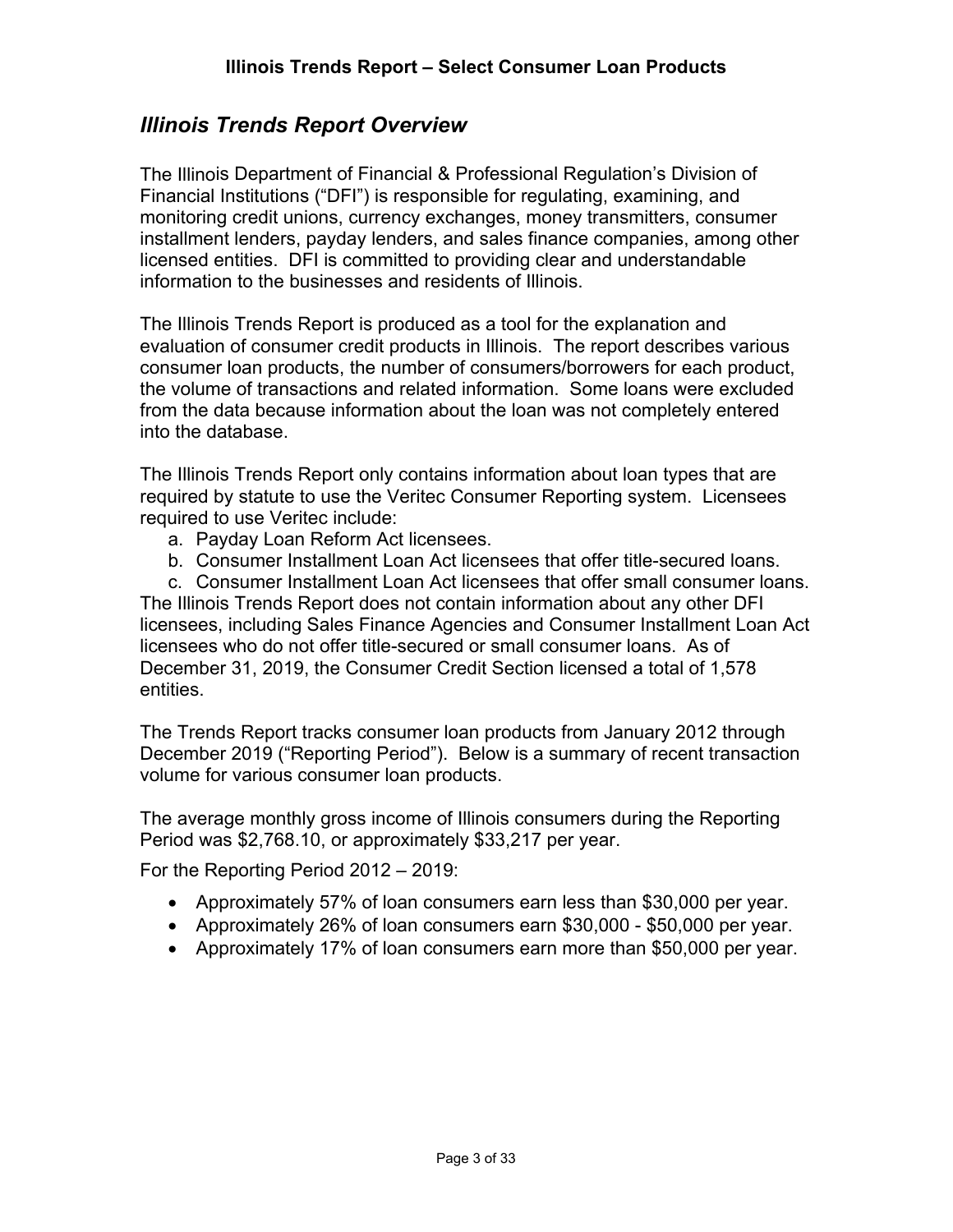For the full year of 2019 compared to 2012:

- The number of unique consumer/borrowers increased approximately 5.1%
- Overall transaction volume for products covered in this report decreased by approximately 5.0%
- Transaction volume for individual products:
	- o Payday loans increased approximately 13.4%
	- o Installment payday loans decreased approximately 16.7%
	- o Title secured loans decreased approximately 43.0%
	- o Small consumer loans increased approximately 7.8%

For the full year of 2019 compared to 2018:

- The number of unique consumer/borrowers decreased approximately 0.9%
- Overall transaction volume for products covered in this report decreased approximately 0.0%
- Transaction volume for individual products:
	- o Payday loans decreased approximately 1.2%
	- o Installment payday loans decreased approximately 1.8%
	- o Title secured loans decreased approximately 10.2%
	- o Small consumer loans increased approximately 3.0%

110 companies reported at least one payday, installment payday, title-secured, or small consumer transaction in 2019. Many companies have multiple licensed locations and therefore multiple licenses.

Supporting information for this data, including the period 2012 through 2019, may be found in detail within the following report.

The report is available through DFI's website at:

idfpr.com > Financial Institutions > Consumer Credit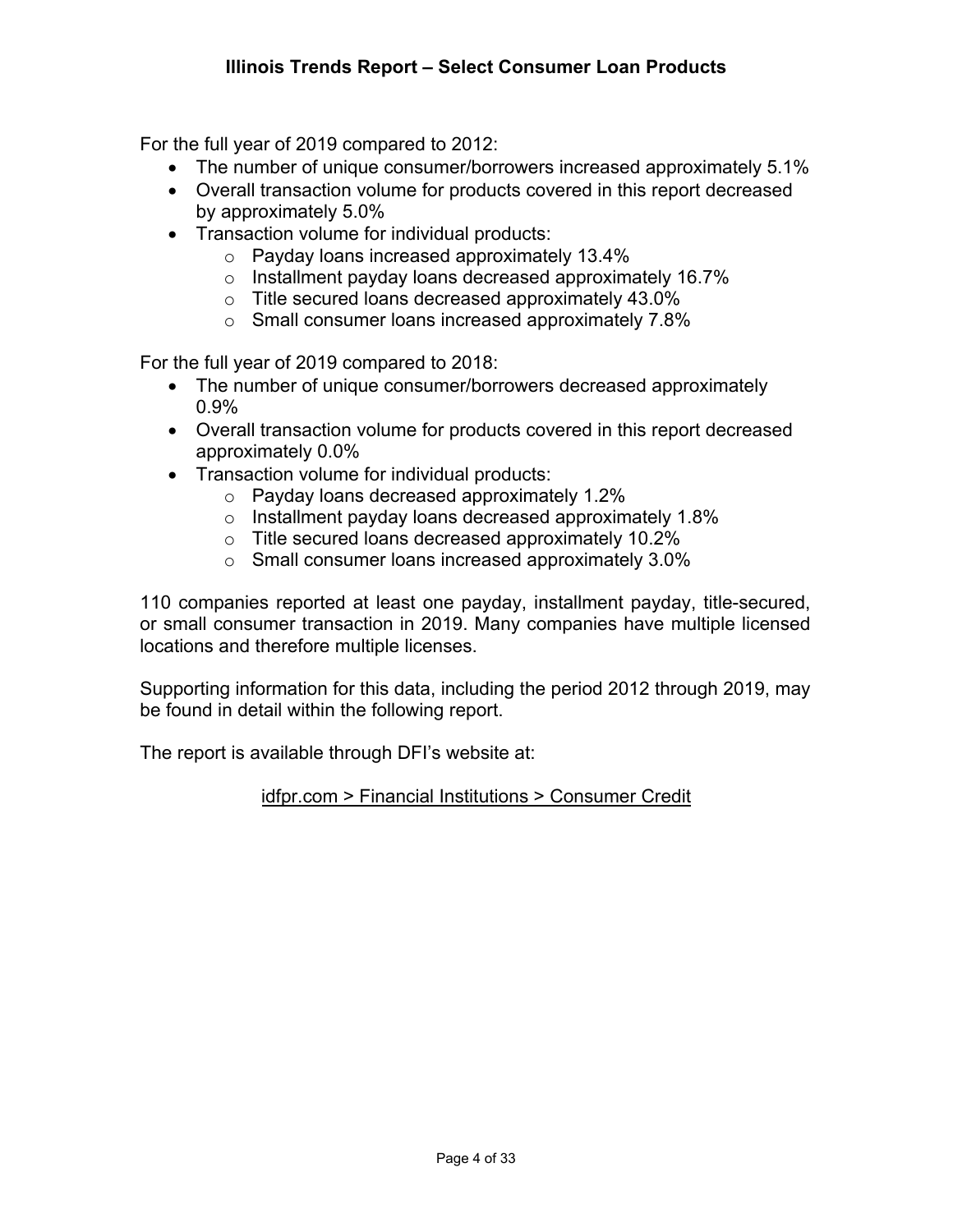#### *Summary of APR: How it is Determined and the Effect it has*

The Annual Percentage Rate ("APR") is the annual rate charged on a loan as characterized by a percentage rate that represents the annual cost of borrowing. Loans vary from lender to lender and are also based on consumer needs, product parameters, and market competition. Factors that affect APR include fees, interest charges and loan maturity.

It is important to note the inverse relationship between APR and loan maturity; if all other factors remain the same except for the term of the loan, the APR decreases as the time to repay the loan increases. For example, a one-month loan of \$1,000 with a 5% fee has an APR of over 50%, while a one-year loan of \$1,000 with a 5% fee has an APR of 5%.

#### REMAINDER OF THIS PAGE INTENTIONALLY LEFT BLANK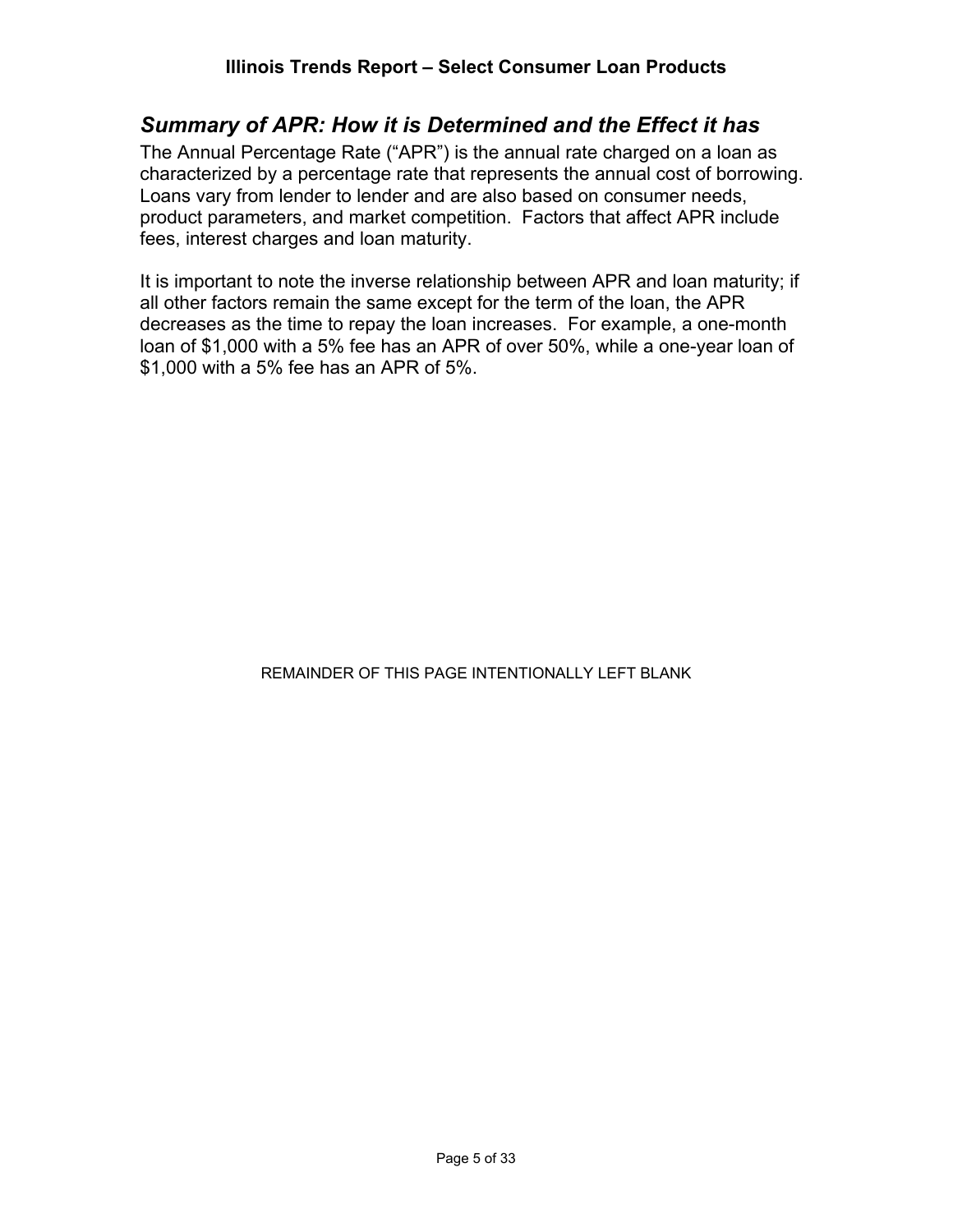#### **Select Consumer Loan Products**

Products included in this report consist of payday loans, title-secured loans, installment payday loans, and small consumer loans.

#### *Examples of Consumer Credit Products Contained in this Report*

A payday loan ("PL") is a loan with a finance charge exceeding an APR of 36% and with a minimum term no less than 14 days and no longer than 45 days. No lender may charge more than \$15.50 per \$100 loaned, or an APR of approximately 404%. Licensees have been required to input payday loans into the database since 2006. Licensees are required to input payday loan data into the database at the time the loan is opened.

An installment payday loan ("IPL") is a loan with a finance charge exceeding an APR of 36% and with a term no less than 112 days and no longer than 180 days. No lender may charge more than \$15.50 per \$100 loaned, or an APR of approximately 404%. Installment payday loans were created pursuant to the Payday Loan Reform Act ("PLRA") in 2011. Beginning in March of 2011, licensees were required to input IPL data into the database. Licensees are required to input installment payday loan data into the database at the time the loan is opened.

A title-secured loan ("Title"), pursuant to the Consumer Installment Loan Act ("CILA"), is a loan upon which interest is charged at an annual percentage rate exceeding 36%, and, at commencement, the obligor provides to the licensee, as security for the loan, physical possession of the obligor's title to a motor vehicle. Beginning in October of 2009, licensees were required to input title-secured loans into the database. Licensees are required to input title-secured loan data into the database at the time the loan is opened.

A small consumer installment loan ("SCL"), pursuant to CILA, is a loan upon which interest is charged at an APR greater than 36% but less than 99% and with an amount financed of \$4,000 or less. SCL does not include title loans. Small consumer loans were created by CILA in 2011. Beginning in March of 2011, licensees were required to input SCL data into the database. Licensees are required to input SCL data into the database no more than 90 days after the loan is opened.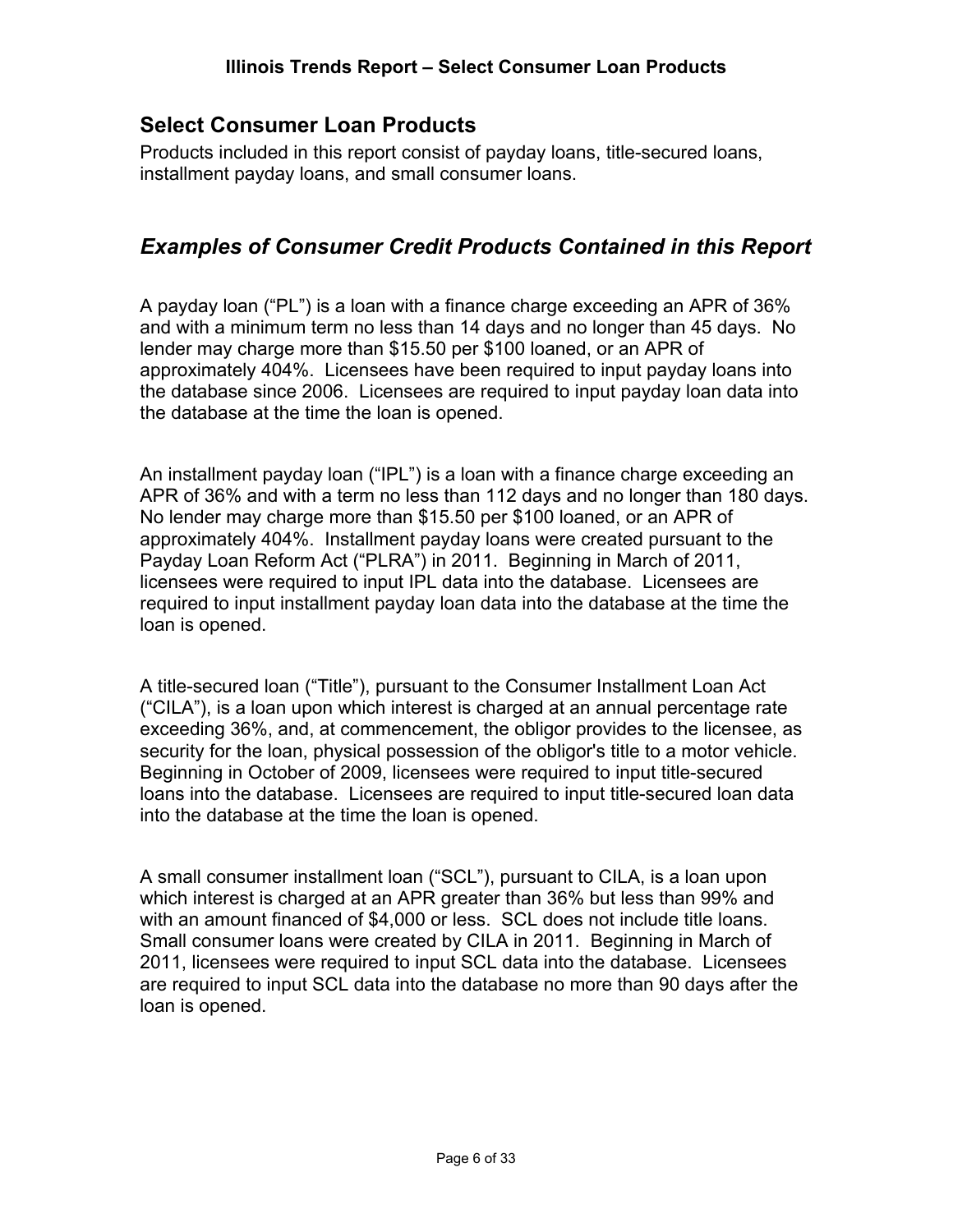#### *Number of Consumers/Borrowers*

During the Reporting Period, 1,365,696 consumers took out 8,696,670 loans, or an average of 6.4 loans per consumer.

The number of loan consumers (unique borrowers) for each year of the Reporting Period is presented in the graph below:



#### **Unique Consumers per Year**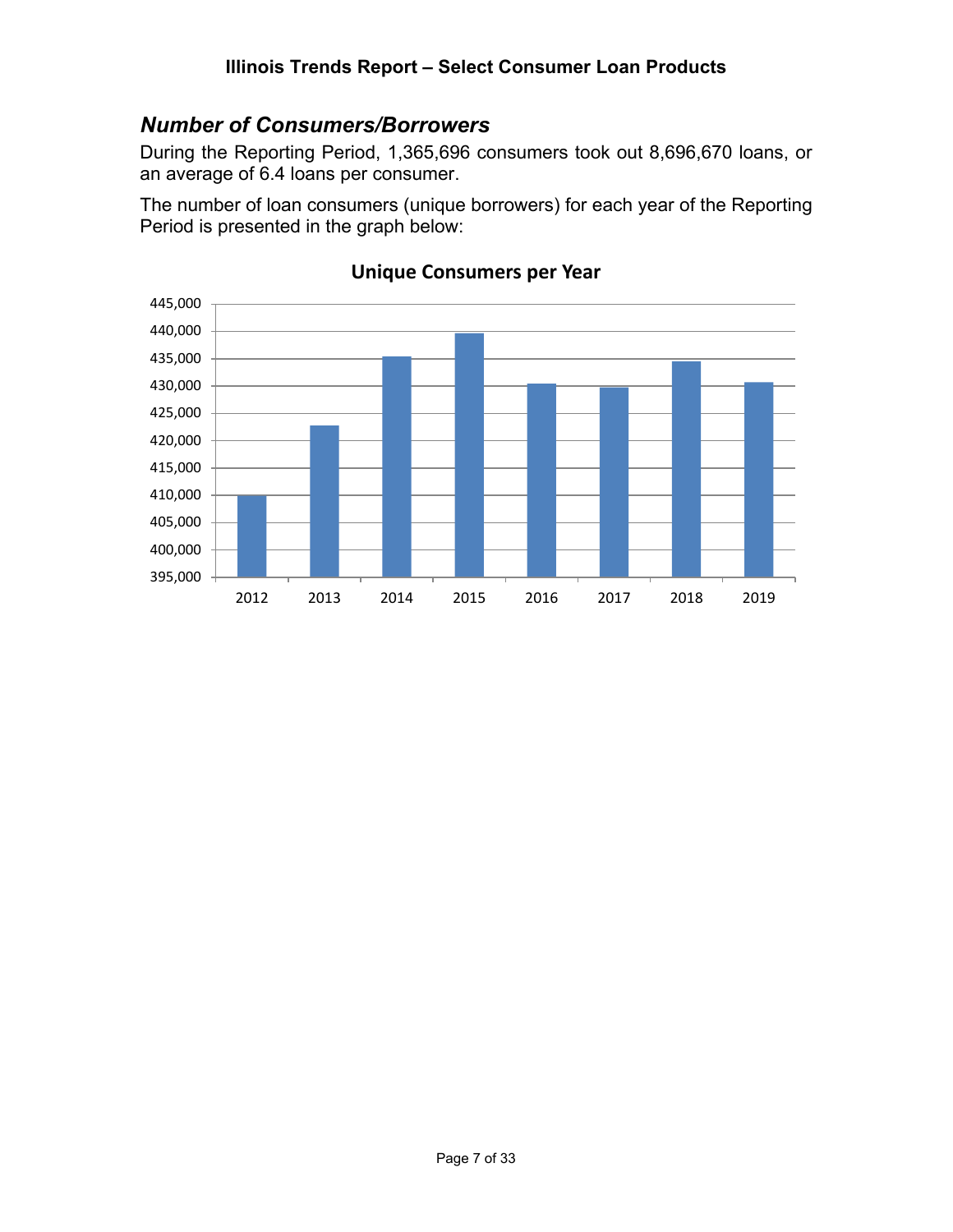|      | <b>Unique</b><br><b>Borrowers over</b> | <b>Unique</b> | <b>Unique</b><br>Borrowers using Borrowers using Borrowers using | <b>Unique</b> | <b>Unique</b><br><b>Borrowers using</b> |
|------|----------------------------------------|---------------|------------------------------------------------------------------|---------------|-----------------------------------------|
| Year | All Products <sup>12</sup>             | <b>PL</b>     | <b>IPL</b>                                                       | <b>Title</b>  | <b>SCL</b>                              |
| 2012 | 409,929                                | 47,891        | 198,850                                                          | 82,312        | 166,487                                 |
| 2013 | 422,775                                | 48,116        | 202,490                                                          | 86,911        | 171,348                                 |
| 2014 | 435,420                                | 54,398        | 205,968                                                          | 83,991        | 180,649                                 |
| 2015 | 439,698                                | 64,909        | 198,751                                                          | 74,761        | 190,556                                 |
| 2016 | 430,439                                | 70,562        | 190,143                                                          | 67,486        | 191,808                                 |
| 2017 | 429,748                                | 58,191        | 189,365                                                          | 61,380        | 205,030                                 |
| 2018 | 434,543                                | 47,972        | 190,138                                                          | 55,208        | 224,050                                 |
| 2019 | 430,700                                | 47,302        | 190,756                                                          | 49,498        | 229,538                                 |

## *Number of Consumers/Borrowers (continued)*

The average monthly gross income of Illinois consumers during the Reporting Period was \$2,768.10, or approximately \$33,217 per year.

For the Reporting Period 2012 – 2019:

- Approximately 57% of loan consumers earn less than \$30,000 per year.
- Approximately 26% of loan consumers earn \$30,000 \$50,000 per year.
- Approximately 17% of loan consumers earn more than \$50,000 per year.

<sup>&</sup>lt;sup>1</sup> Borrowers are determined to be "unique" based on social security number.

<sup>&</sup>quot;All Products" totals may not match the sum of borrowers for each individual product because a borrower may utilize any number of products but will still only be counted once in the total.

 $2$  Loans that are designated administratively closed (by either the licensee or Veritec) are not included in the reported data. As a result of this and other dynamic database processes, data shown may differ from previous reports.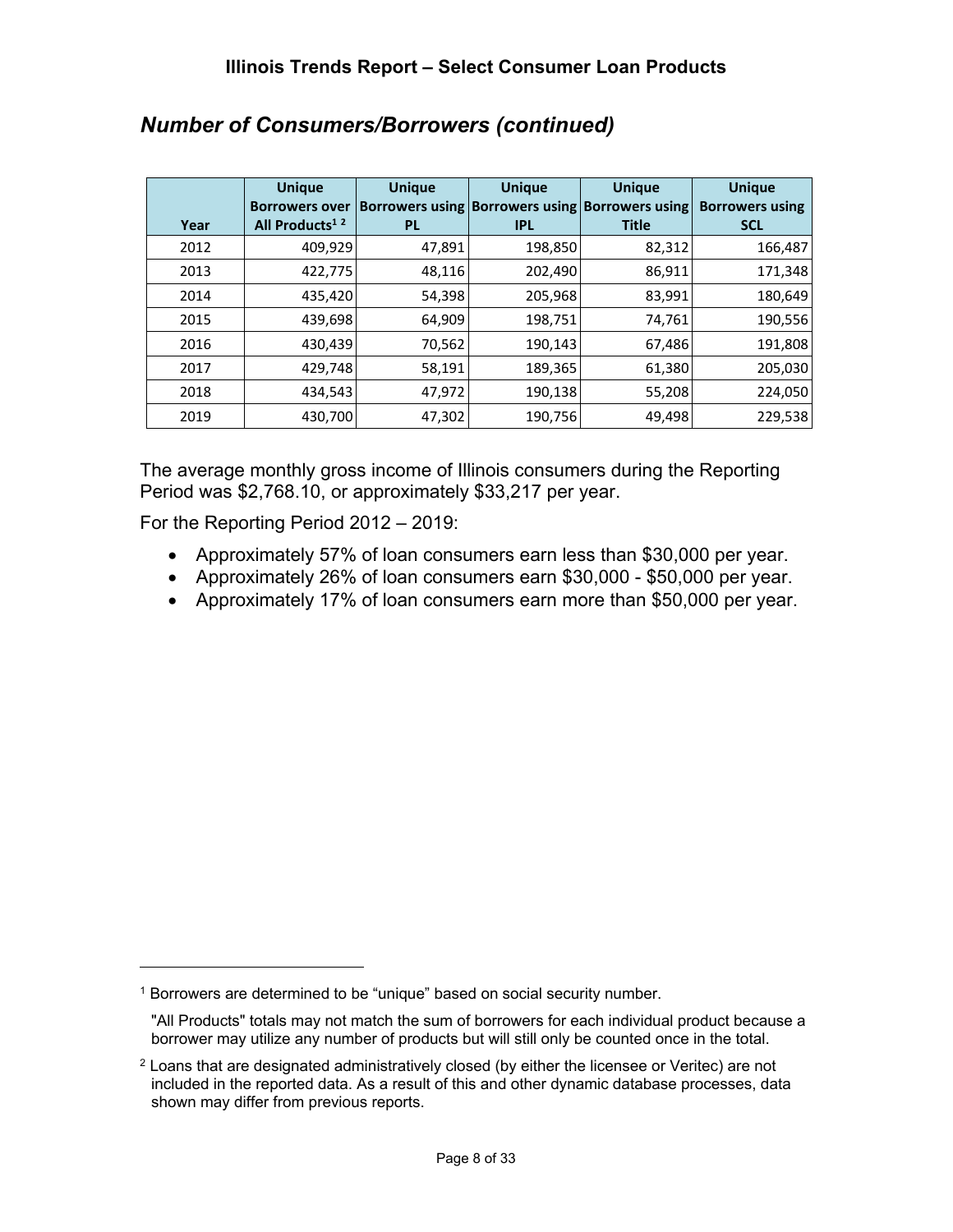#### *Transaction Volume and Amounts*

Total transaction volume for the Reporting Period, including payday loans, installment payday loans, title loans, and small consumer loans, was 8,696,670 loans, with a total advance/principal amount of \$6.89 billion.



**Transaction Volume per Month**



**Total Principal Amount per Month**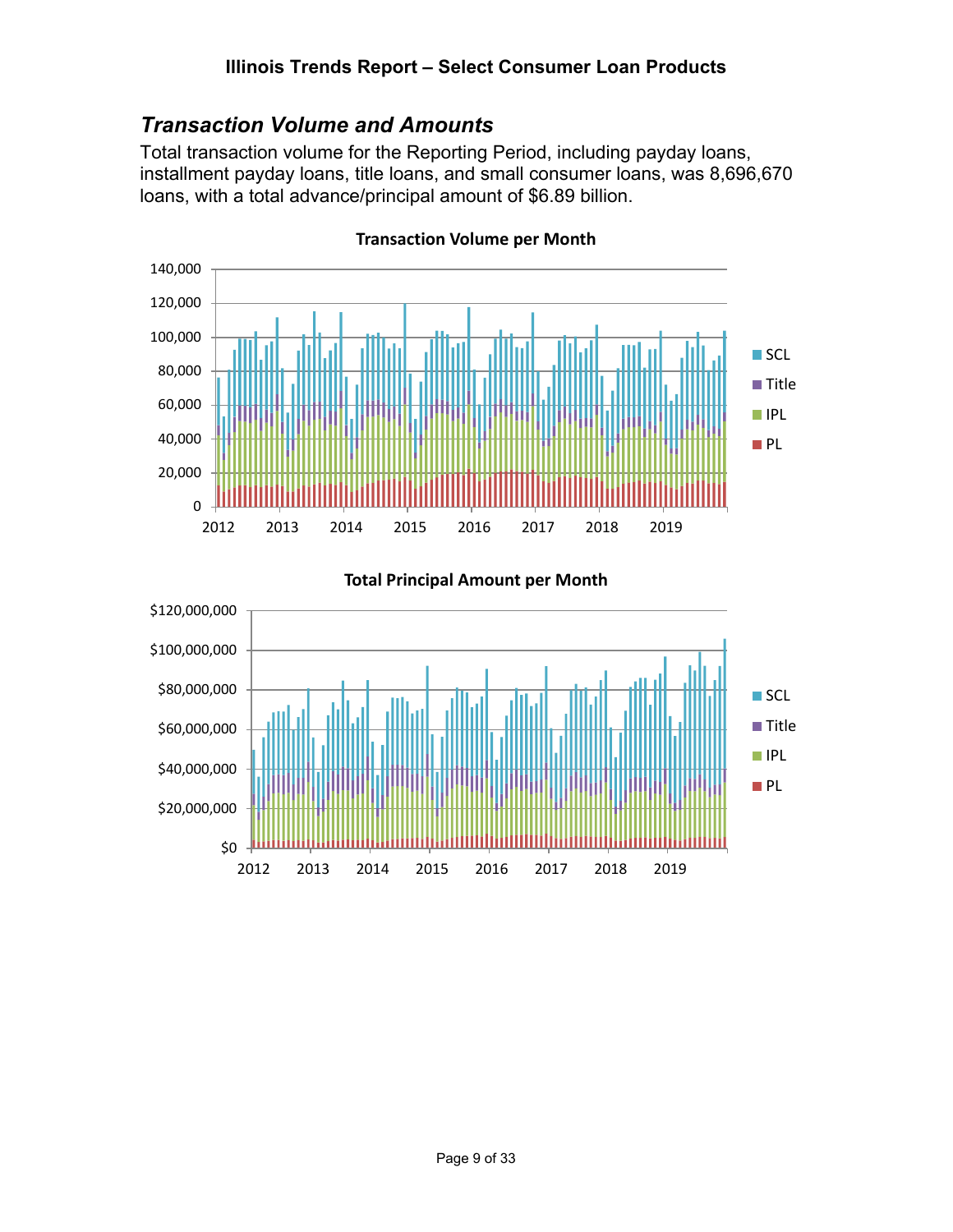## *Transaction Volume and Amounts (continued)*

Annual volume information for the Reporting Period is presented in the following table.

| Year         | PL Volume <sup>3</sup> | <b>IPL Volume</b> | <b>Title</b><br><b>Volume</b> | <b>SCL Volume</b> | <b>Total Volume</b> | Change vs.<br><b>Prior Year</b> |
|--------------|------------------------|-------------------|-------------------------------|-------------------|---------------------|---------------------------------|
| 2012         | 144.393                | 406.954           | 96,926                        | 447.105           | 1,095,378           |                                 |
| 2013         | 148,623                | 403,047           | 100,357                       | 457,113           | 1,109,140           | 1.3%                            |
| 2014         | 169,368                | 403,901           | 96,048                        | 434,701           | 1,104,018           | $-0.5%$                         |
| 2015         | 206,428                | 377,939           | 83,826                        | 441,570           | 1,109,763           | 0.5%                            |
| 2016         | 237,746                | 358,197           | 75,382                        | 442,044           | 1,113,369           | 0.3%                            |
| 2017         | 204,218                | 351,682           | 68,455                        | 460,092           | 1,084,447           | $-2.6%$                         |
| 2018         | 165,733                | 345,328           | 61,540                        | 467,837           | 1,040,438           | $-4.1%$                         |
| 2019         | 163,708                | 339,114           | 55,282                        | 482,013           | 1,040,117           | 0.0%                            |
| <b>Total</b> | 1,440,217              | 2,986,162         | 637,816                       | 3,632,475         | 8,696,670           |                                 |

|       |                     |                      | <b>Title</b>  |                      |                        | <b>Change</b><br>vs. Prior |
|-------|---------------------|----------------------|---------------|----------------------|------------------------|----------------------------|
| Year  | <b>PL Principal</b> | <b>IPL Principal</b> | Principal     | <b>SCL Principal</b> | <b>Total Principal</b> | Year                       |
| 2012  | \$48,067,158        | \$255,365,809        | \$98,574,914  | \$361,376,288        | \$763,384,170          |                            |
| 2013  | \$48,659,261        | \$264,727,794        | \$110,585,132 | \$379,854,167        | \$803,826,354          | 5.3%                       |
| 2014  | \$55,427,432        | \$275,779,018        | \$109,922,725 | \$374,612,457        | \$815,741,631          | 1.5%                       |
| 2015  | \$67,428,953        | \$267,950,637        | \$97,908,190  | \$416,483,470        | \$849,771,250          | 4.2%                       |
| 2016  | \$77,666,018        | \$251,806,352        | \$84,032,050  | \$440,769,346        | \$854,273,767          | 0.5%                       |
| 2017  | \$69,958,909        | \$250,155,976        | \$79,678,212  | \$482,336,065        | \$882,129,161          | 3.3%                       |
| 2018  | \$60,638,554        | \$249,717,688        | \$76,958,209  | \$528,985,570        | \$916,300,021          | 3.9%                       |
| 2019  | \$62,051,089        | \$255,726,110        | \$67,857,791  | \$619,347,995        | \$1,004,982,986        | 9.7%                       |
| Total | \$489,897,374       | \$2,071,229,384      | \$725,517,222 | \$3,603,765,358      | \$6,890,409,339        |                            |

<sup>3</sup> See FN 2, *supra*, regarding changes in the data from previous reports.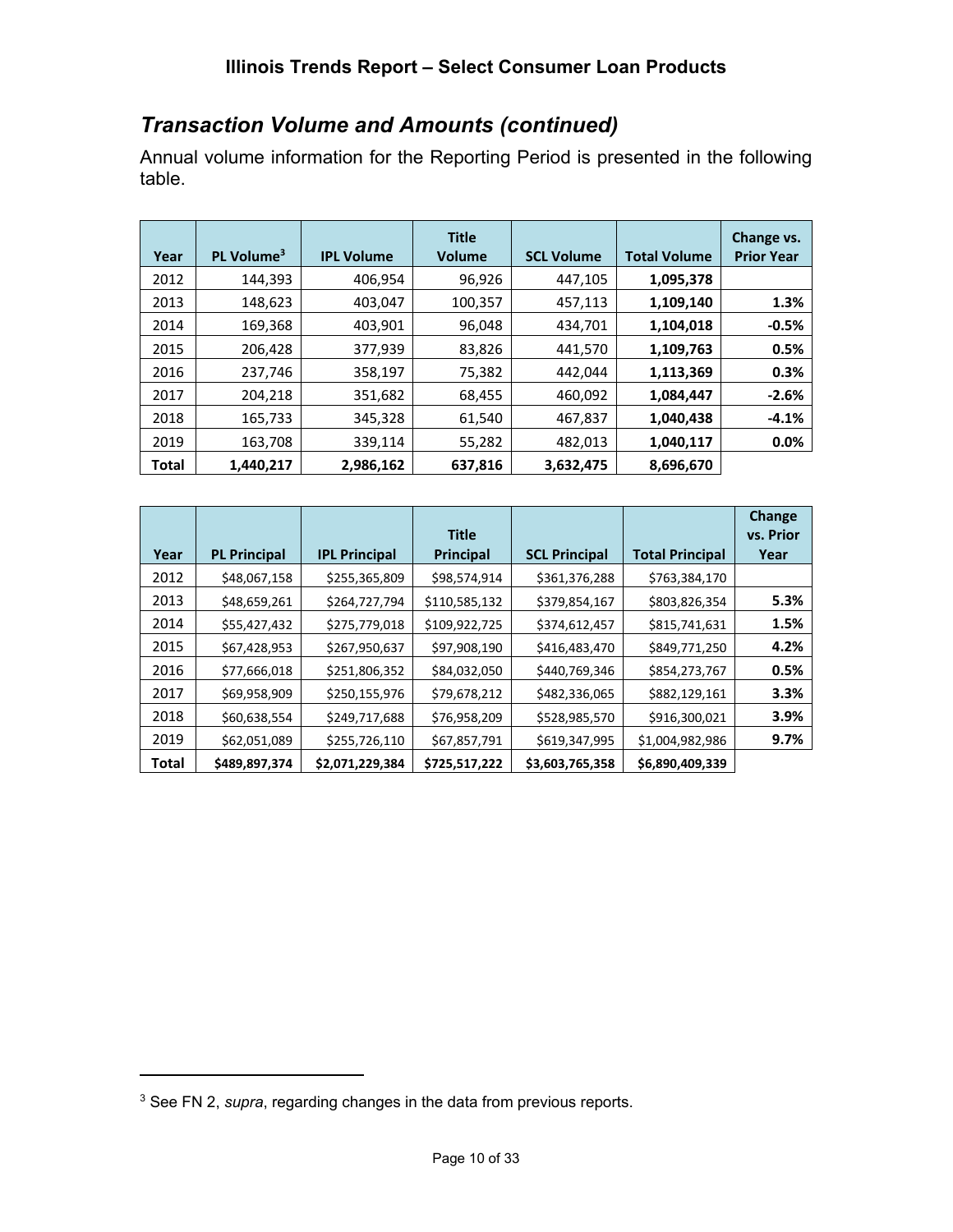#### *Inquiries to the Illinois Consumer Reporting Service*

The number of inquiries and requests made to the Database ("Database Events") during the Reporting Period was approximately 32.1 million.

Database Events include: check eligibility; opens; closes; reopens; cancels; temps; transfers; returns; renewals, refinances; repayment plans; repayment plan reversals; defaults; default reversals; write-offs; write-off reversals; vehicle repossessions; vehicle sales; and information updates.



#### **Database Events per Month**



**Database Events per Year**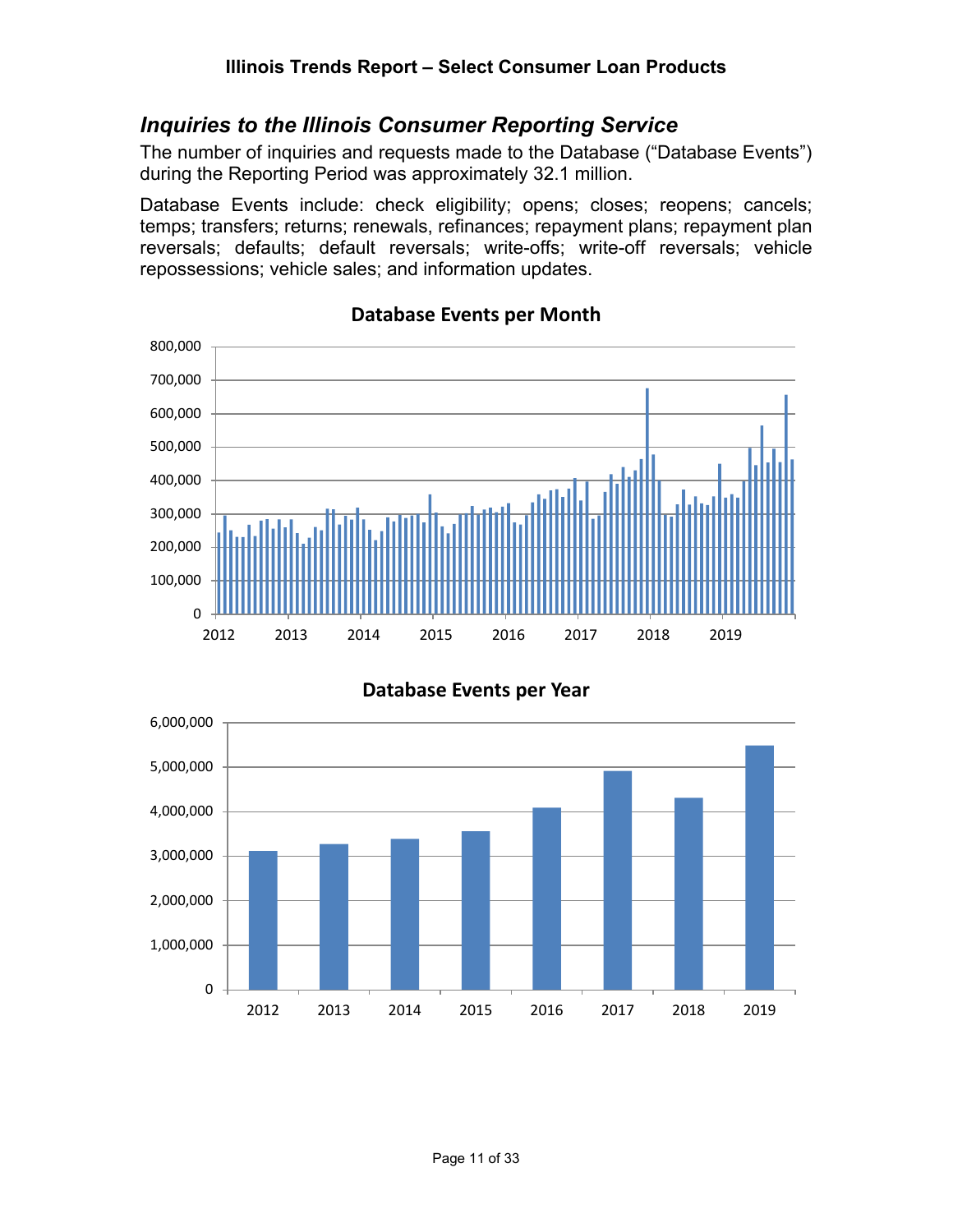## *Declined Consumer Eligibility Checks4*

Declined eligibility checks for PL, IPL, and Title products averaged approximately 63.2 percent of total transaction requests during the Reporting Period.<sup>5</sup>



**Declined Eligibility Checks % of Total Transaction Requests (excluding SCL product)**

<sup>&</sup>lt;sup>4</sup> Transactions and declines for small consumer loans are not included in this section because declines for small consumer loans are not recorded by the database.

<sup>5</sup> Data includes multiple declined eligibility checks for the same consumer.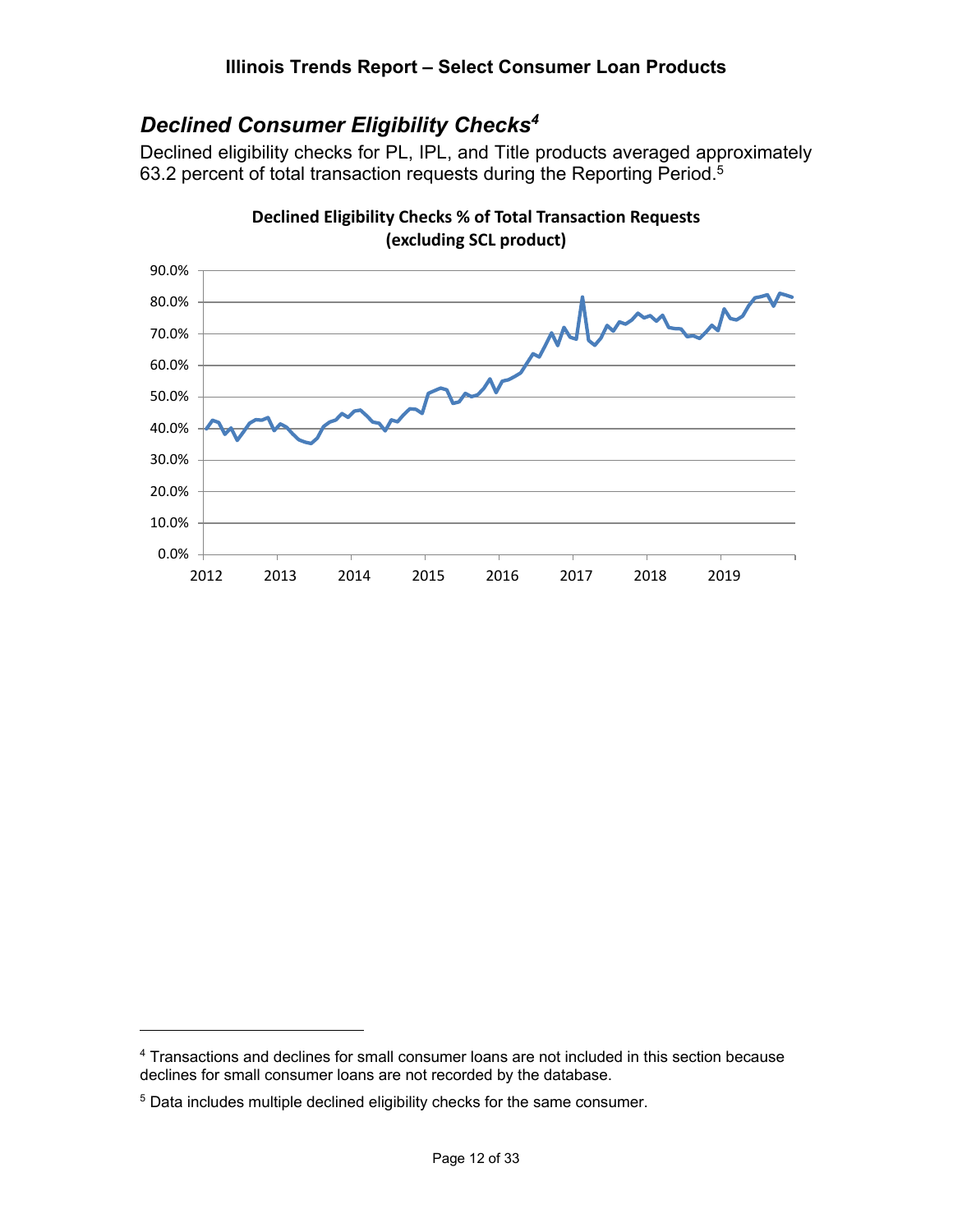#### *Ineligibility for a Loan*

The tables below provide annual information about the reasons for declined eligibility during the Reporting Period.<sup>6</sup>

|       |                | <b>Restricted by</b> | <b>Restricted by</b>    |                    |                     |        |              |
|-------|----------------|----------------------|-------------------------|--------------------|---------------------|--------|--------------|
|       | <b>Waiting</b> | Repayment            | <b>Consecutive Days</b> | <b>Over Dollar</b> | <b>Two Open</b>     |        |              |
| Year  | <b>Period</b>  | <b>Plan</b>          | in Product              | <b>Limit</b>       | <b>Transactions</b> | Other  | <b>Total</b> |
| 2012  | 43,442         | 2,338                | 196,949                 | 79,988             | 114,878             | 5,643  | 443,238      |
| 2013  | 31,200         | 1,966                | 222,948                 | 45,971             | 127,134             | 6,767  | 435,986      |
| 2014  | 30,547         | 3,076                | 265,320                 | 47,777             | 164,802             | 7,286  | 518,808      |
| 2015  | 25,818         | 3,037                | 388,781                 | 50,848             | 230,237             | 6,273  | 704,994      |
| 2016  | 26,239         | 4,994                | 741,099                 | 58,007             | 373,127             | 6,506  | 1,209,972    |
| 2017  | 63,873         | 28,846               | 894,416                 | 71,658             | 625,939             | 5,577  | 1,690,309    |
| 2018  | 36,564         | 12,058               | 794,628                 | 56,457             | 556,086             | 4,967  | 1,460,760    |
| 2019  | 32,607         | 10,314               | 1,310,899               | 82,481             | 810,896             | 4,524  | 2,251,721    |
| Total | 290,290        | 66,629               | 4,815,040               | 493,187            | 3,003,099           | 47.543 | 8,715,788    |

#### **Total Declined Eligibility Checks by Reason**

#### **Percentage of Total Declined Eligibility Checks by Reason**

|       |                | <b>Restricted by</b> | <b>Restricted by</b>    |                    |                     |       |              |
|-------|----------------|----------------------|-------------------------|--------------------|---------------------|-------|--------------|
|       | <b>Waiting</b> | Repayment            | <b>Consecutive Days</b> | <b>Over Dollar</b> | <b>Two Open</b>     |       |              |
| Year  | Period         | Plan                 | in Product              | <b>Limit</b>       | <b>Transactions</b> | Other | <b>Total</b> |
| 2012  | 9.8%           | 0.5%                 | 44.4%                   | 18.0%              | 25.9%               | 1.3%  | 100.0%       |
| 2013  | 7.2%           | 0.5%                 | 51.1%                   | 10.5%              | 29.2%               | 1.6%  | 100.0%       |
| 2014  | 5.9%           | 0.6%                 | 51.1%                   | 9.2%               | 31.8%               | 1.4%  | 100.0%       |
| 2015  | 3.7%           | 0.4%                 | 55.1%                   | 7.2%               | 32.7%               | 0.9%  | 100.0%       |
| 2016  | 2.2%           | 0.4%                 | 61.2%                   | 4.8%               | 30.8%               | 0.5%  | 100.0%       |
| 2017  | 3.8%           | 1.7%                 | 52.9%                   | 4.2%               | 37.0%               | 0.3%  | 100.0%       |
| 2018  | 2.5%           | 0.8%                 | 54.4%                   | 3.9%               | 38.1%               | 0.3%  | 100.0%       |
| 2019  | 1.4%           | 0.5%                 | 58.2%                   | 3.7%               | 36.0%               | 0.2%  | 100.0%       |
| Total | 3.3%           | 0.8%                 | 55.2%                   | 5.7%               | 34.5%               | 0.5%  | 100.0%       |

 $6$  A consumer may be ineligible for a loan for several reasons, including but not limited to: repayment plan restrictions; waiting period; restricted by consecutive days in product; over the dollar limit; and two open transactions. Definitions for ineligibility reasons for specific products are provided on page 20.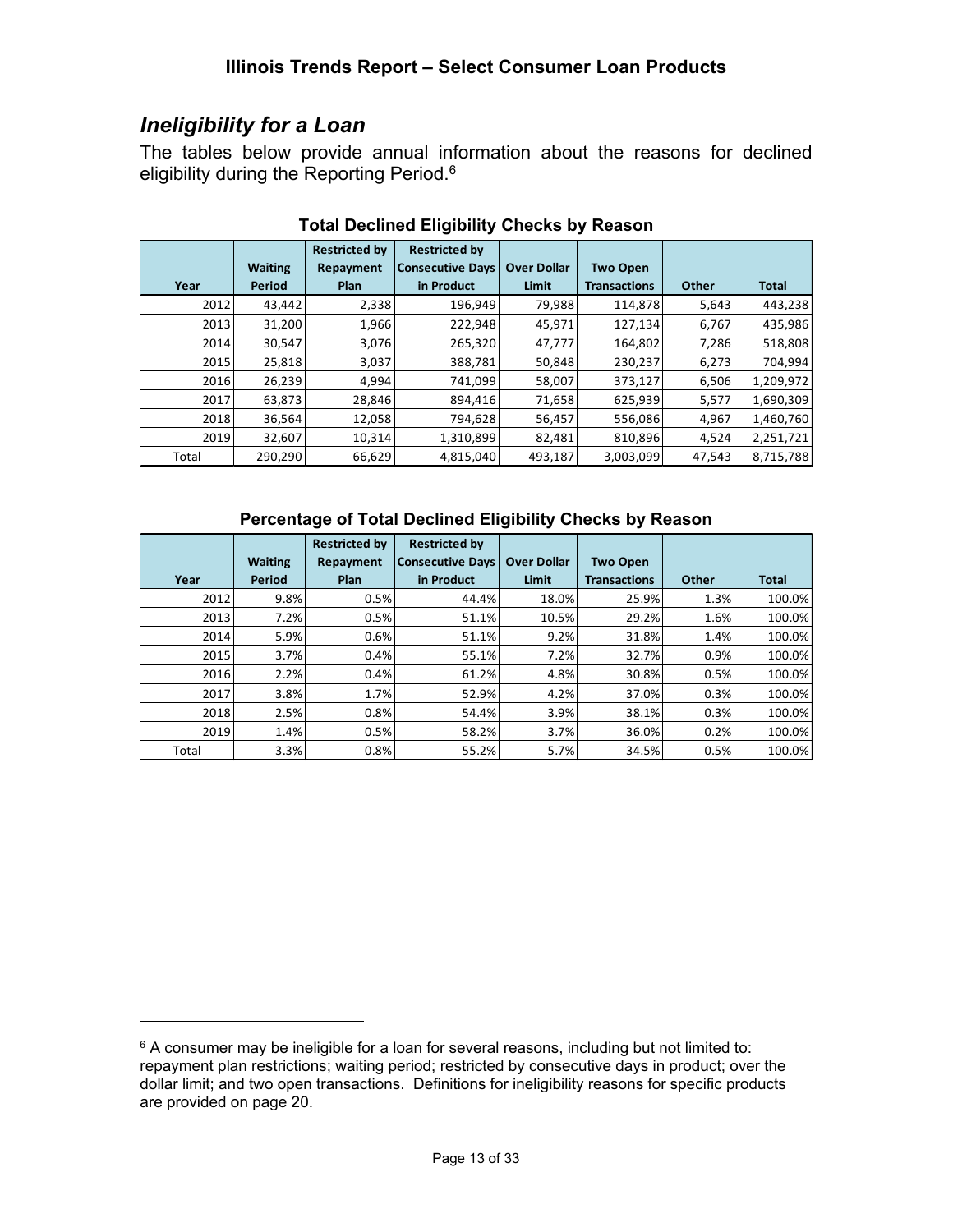#### *Loan Loss*

The chart below provides annual information about the estimated loss rate of PL, IPL, and SCL products during the Reporting Period.7



Loan loss for PL and IPL products is estimated by counting loans closed with a payment method of "bad debt" and loans currently open greater than 60 days past due (or 60 days past the end date of the repayment plan if the loan was put into a repayment plan).

Loan loss for small consumer loans is estimated by counting loans listed as "discharged by the lender" and loans "satisfied in full or in part by collateral being sold after default."

<sup>7</sup> See FN 2, *supra*, regarding changes in the data from previous reports.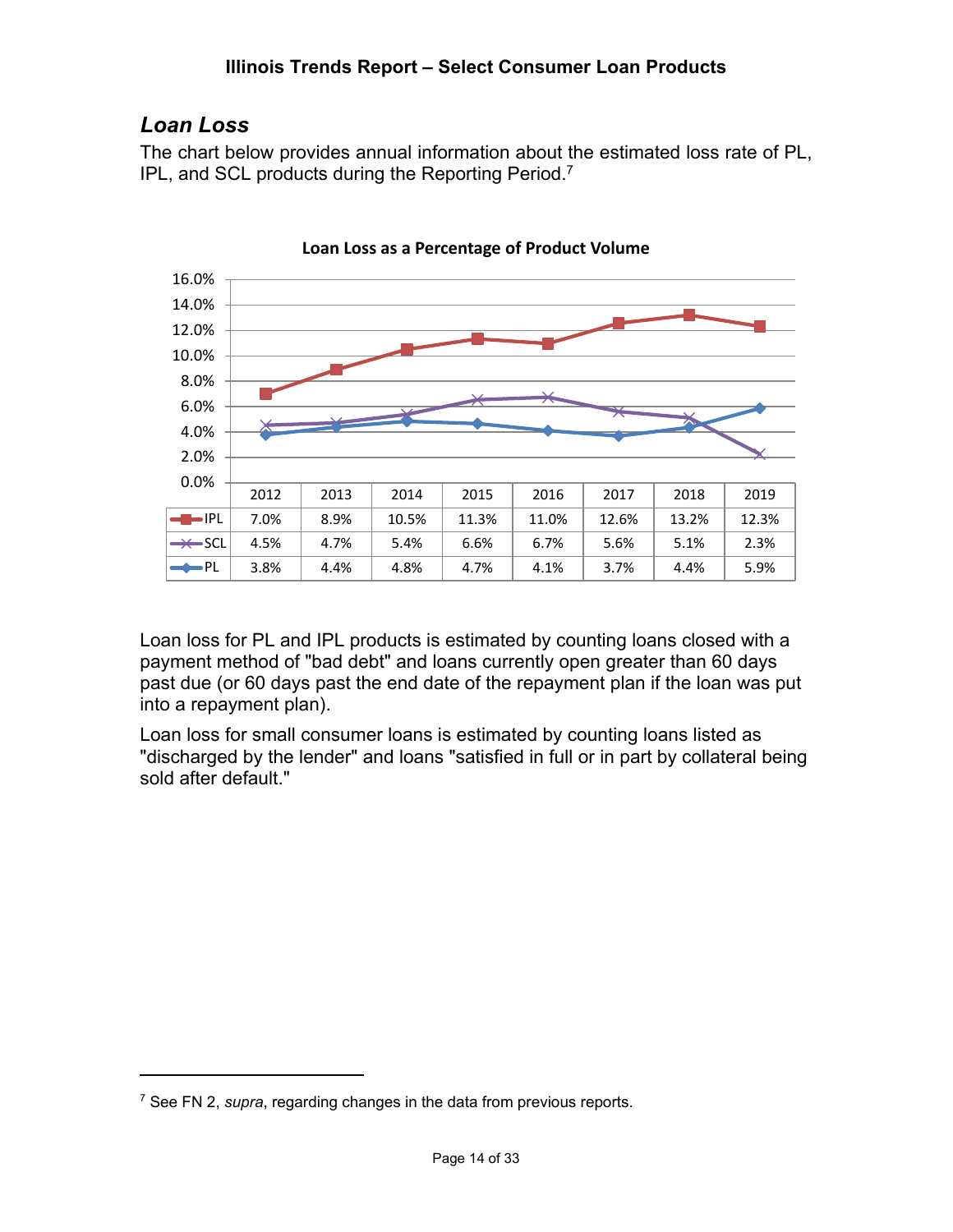## *Loan Loss (continued)*

The chart below provides annual information about the rates of defaults, write-offs, and repossessions for title-secured loans during the Reporting Period.<sup>8</sup> A "default" is a failure to perform a legal or contractual duty as defined in the loan contract, which is nearly always triggered by a missed payment. A "write-off" occurs when the creditor considers the loan an uncollectable "bad" debt after a lengthy default. A "repossession" occurs after a default when the loan contract provides for the licensee to take possession of the vehicle pledged as collateral. Please note, a combination of default, write-off, and repossession statuses may apply to a single loan.



**Title Loan Status as a Percentage of Product Volume**

<sup>8</sup> See FN 2, *supra*, regarding changes in the data from previous reports.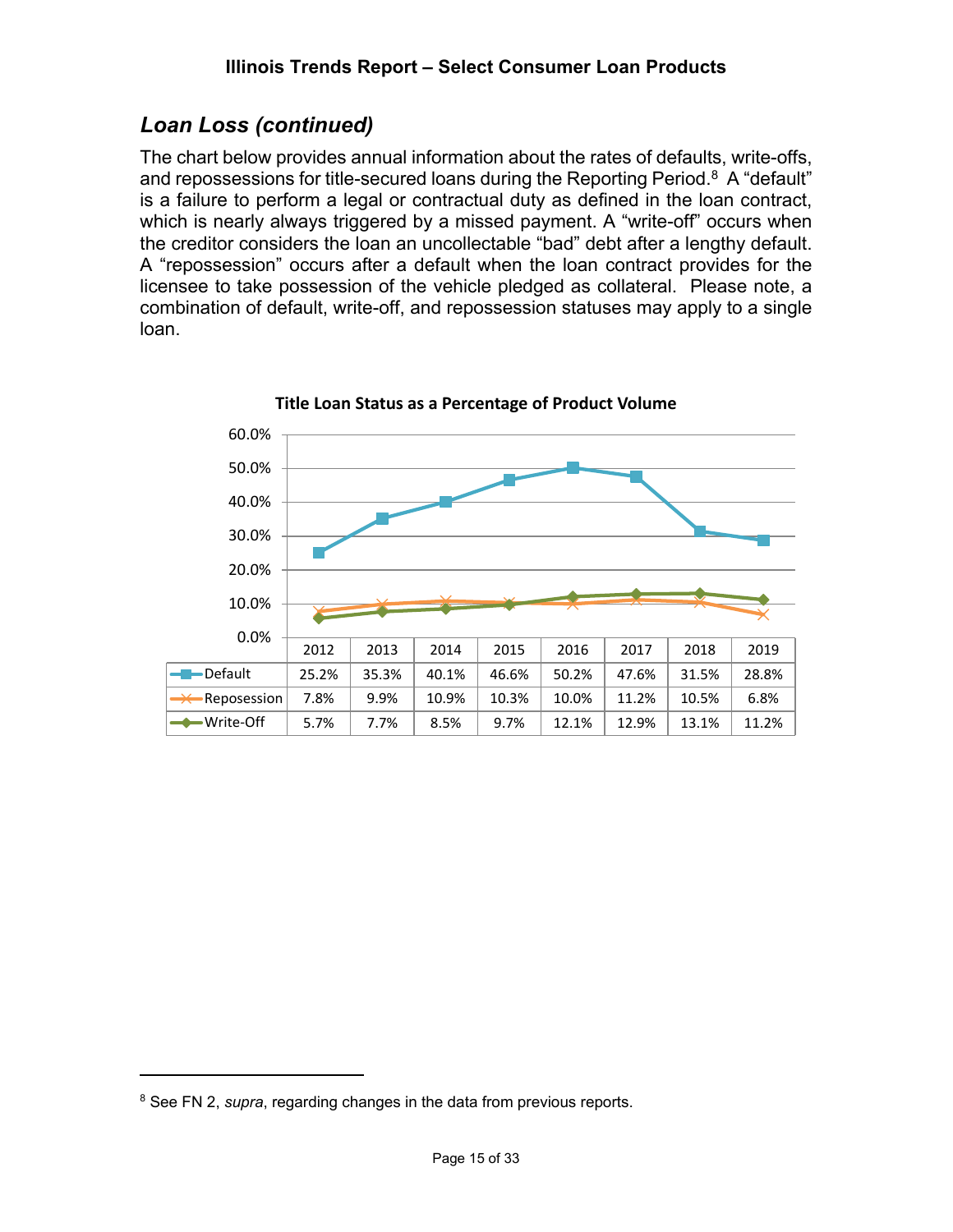## **Payday Loans**

## *Payday Loan Consumers*

During the Reporting Period, 245,068 payday loan consumers took out 1,440,217 payday loans, or an average of 5.9 loans per consumer.

The number of payday loan consumers (unique borrowers) for each year of the Reporting Period is presented in the graph below:



**Unique Payday Loan Consumers per Year**

The average monthly gross income of Illinois payday loan consumers during the Reporting Period was \$3,119.34, or approximately \$37,432 per year.

For the Reporting Period:

- Approximately 47% of payday loan consumers earn less than \$30,000 per year.
- Approximately 31% of payday loan consumers earn \$30,000 \$50,000 per year.
- Approximately 22% of payday loan consumers earn more than \$50,000 per year.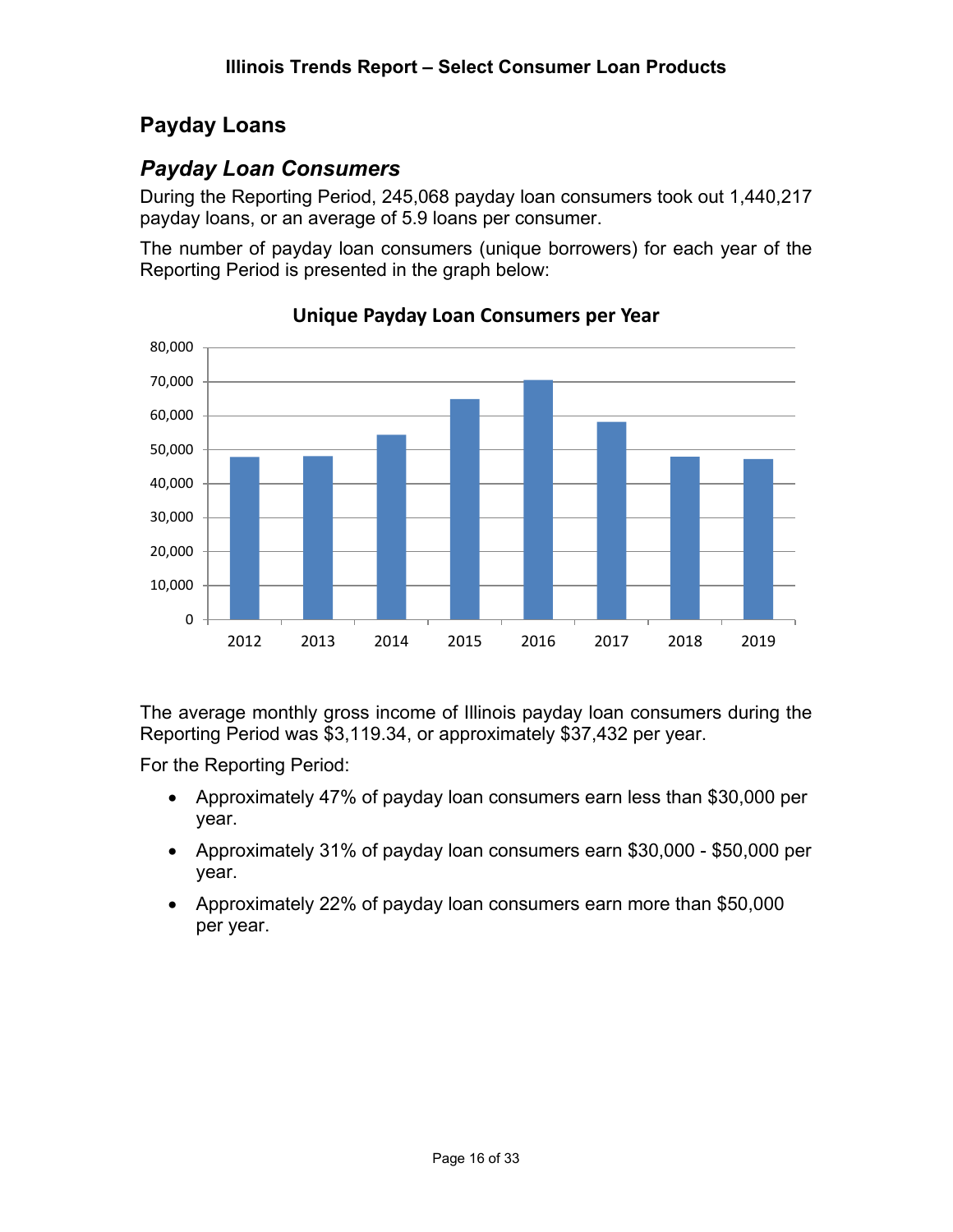## *Payday Loan Transaction Volume*

Total payday loan transaction volume for the Reporting Period was 1,440,217 loans, with a total advance/principal amount of \$490 million.



**Payday Loan Volume per Month**

**Payday Loan Volume Yearly Comparison**

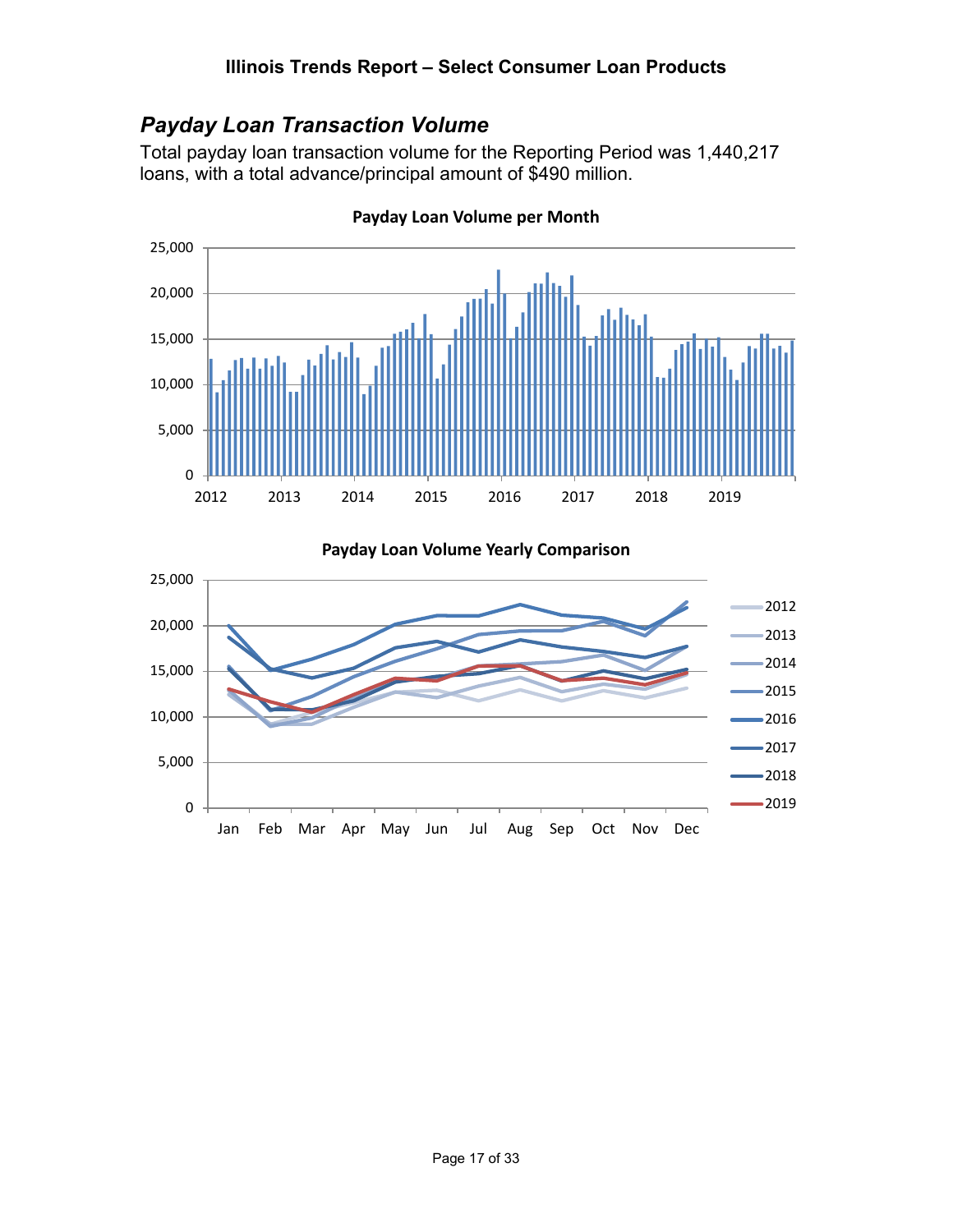#### *Payday Loan Transaction Volume (continued)*

Payday loan transaction volume has increased at an average annual rate of 1.9 percent during the Reporting Period. Annual volume information for each year of the Reporting Period is presented in the following table.

| Year | <b>Transaction</b><br>Count <sup>9</sup> | Change vs.<br><b>Prior Year</b> |
|------|------------------------------------------|---------------------------------|
| 2012 | 144,393                                  |                                 |
| 2013 | 148,623                                  | 2.9%                            |
| 2014 | 169,368                                  | 14.0%                           |
| 2015 | 206,428                                  | 21.9%                           |
| 2016 | 237,746                                  | 15.2%                           |
| 2017 | 204,218                                  | $-14.1%$                        |
| 2018 | 165,733                                  | $-18.8%$                        |
| 2019 | 163,708                                  | $-1.2%$                         |

#### *Payday Loan Average Term, Advance Amount, and Finance Charge*

|      | % of Loans by Term Range |               |               |  |  |  |
|------|--------------------------|---------------|---------------|--|--|--|
| Year | 13 to 20 days            | 21 to 30 days | 31 to 45 days |  |  |  |
| 2012 | 68.6%                    | 30.0%         | 1.4%          |  |  |  |
| 2013 | 69.6%                    | 28.8%         | 1.6%          |  |  |  |
| 2014 | 68.2%                    | 30.0%         | 1.8%          |  |  |  |
| 2015 | 60.4%                    | 31.0%         | 8.6%          |  |  |  |
| 2016 | 56.3%                    | 33.2%         | 10.4%         |  |  |  |
| 2017 | 59.1%                    | 34.0%         | 6.9%          |  |  |  |
| 2018 | 65.1%                    | 32.1%         | 2.9%          |  |  |  |
| 2019 | 63.9%                    | 32.9%         | 3.1%          |  |  |  |

The payday loan transactions during the Reporting Period had the following features: average term: 18.8 days; average advance amount: \$340.16; average total fees: \$52.06; and an average APR of 297%.

<sup>9</sup> See FN 2, *supra*, regarding changes in the data from previous reports.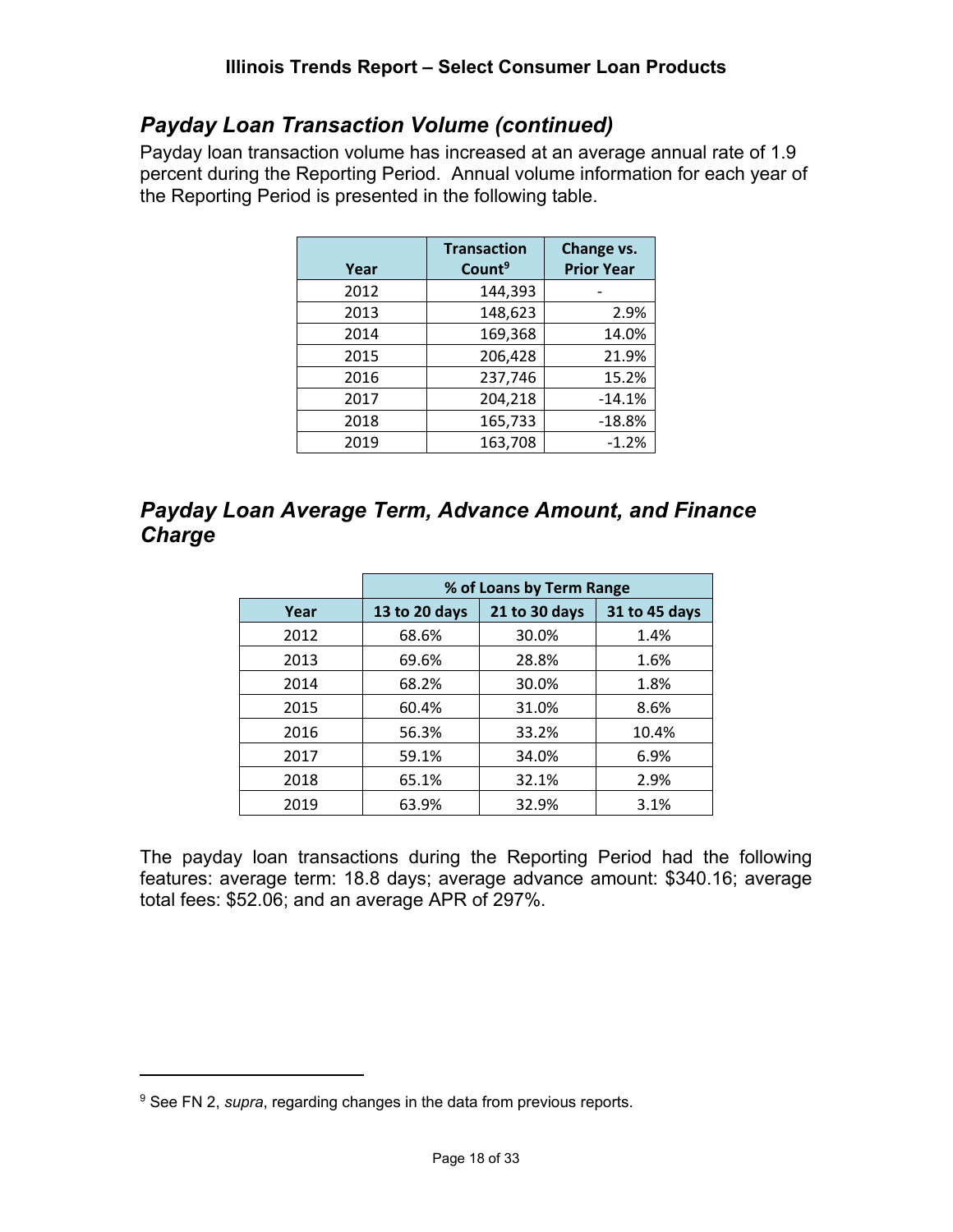#### *Declined Consumer Eligibility Checks*

Declined eligibility checks for payday loans averaged approximately 44.3 percent of payday loan transaction requests during the Reporting Period.<sup>10</sup>



**Declined Eligibility Checks % of PL Transaction Requests**

 $10$  Data includes multiple declined eligibility checks for the same consumer.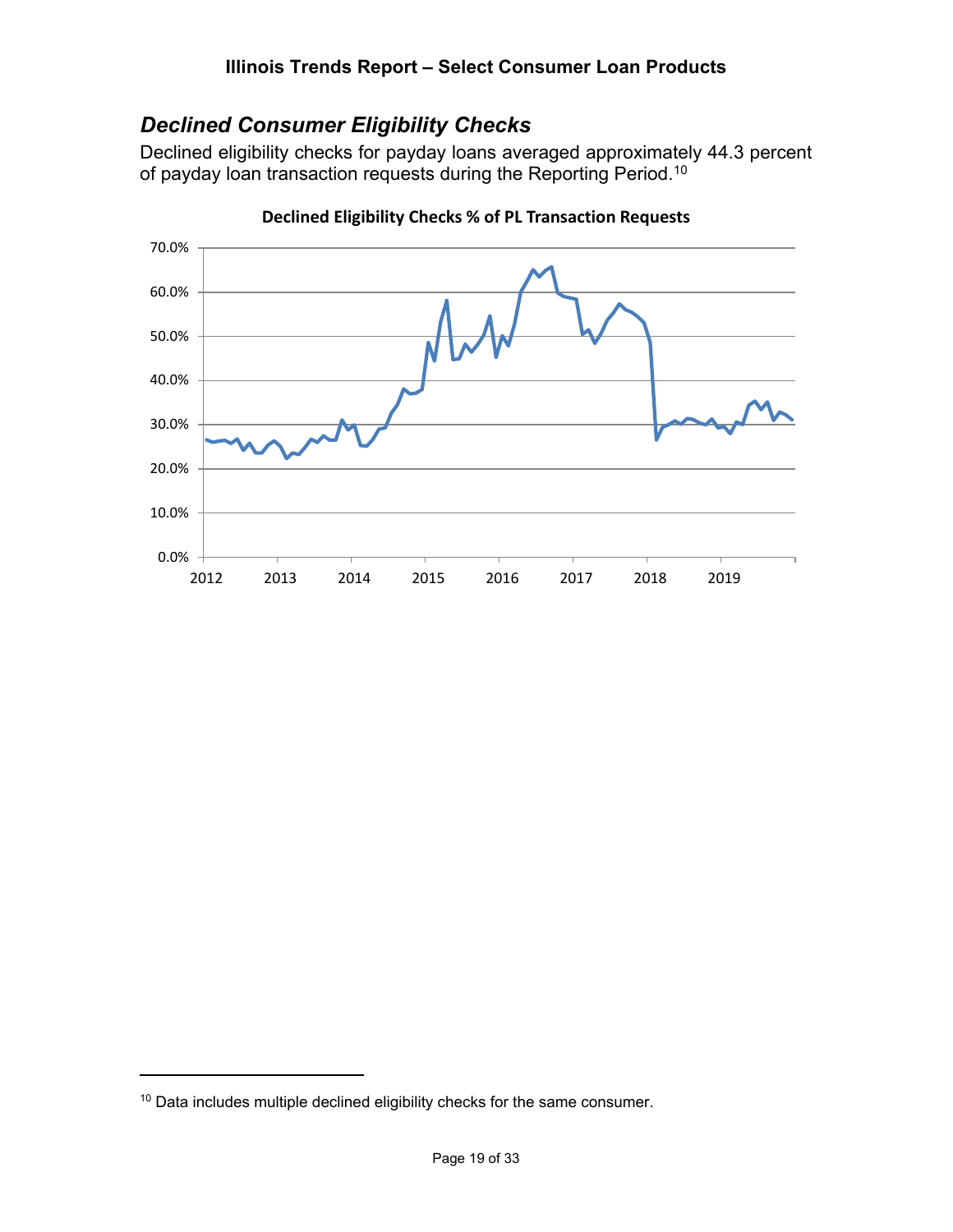#### *Ineligibility for a Payday Loan*

The chart and table below provide annual information about the reasons for declined eligibility during the Reporting Period.

|       |                | <b>Restricted by</b> | <b>Restricted by</b>    |                    |                     |       |              |
|-------|----------------|----------------------|-------------------------|--------------------|---------------------|-------|--------------|
|       | <b>Waiting</b> | Repayment            | <b>Consecutive Days</b> | <b>Over Dollar</b> | <b>Two Open</b>     |       |              |
| Year  | Period         | <b>Plan</b>          | in Product              | Limit              | <b>Transactions</b> | Other | <b>Total</b> |
| 2012  | 4,452          | 296                  | 21,377                  | 7,257              | 16,308              |       | 49,690       |
| 2013  | 4,979          | 257                  | 22,416                  | 7,556              | 17,978              |       | 53,186       |
| 2014  | 5,182          | 532                  | 36,834                  | 10,663             | 30,251              |       | 83,462       |
| 2015  | 4,978          | 950                  | 119,076                 | 13,991             | 60,393              |       | 199,388      |
| 2016  | 5,067          | 932                  | 289,015                 | 16,398             | 49,921              |       | 361,333      |
| 2017  | 34,563         | 16,180               | 142,609                 | 12,367             | 34,588              |       | 240,307      |
| 2018  | 6,626          | 2,354                | 34,268                  | 7,980              | 28,278              |       | 79,506       |
| 2019  | 3,824          | 1,042                | 31,128                  | 8,776              | 33,049              |       | 77,819       |
| Total | 69,671         | 22,543               | 696,723                 | 84,988             | 270,766             | 0     | 1,144,691    |

#### **Total Declined Eligibility Checks by Reason**

#### **Percentage of Total Declined Eligibility Checks by Reason**

|       |                | <b>Restricted by</b> | <b>Restricted by</b>    |                    |                     |       |              |
|-------|----------------|----------------------|-------------------------|--------------------|---------------------|-------|--------------|
|       | <b>Waiting</b> | Repayment            | <b>Consecutive Days</b> | <b>Over Dollar</b> | <b>Two Open</b>     |       |              |
| Year  | <b>Period</b>  | <b>Plan</b>          | in Product              | Limit              | <b>Transactions</b> | Other | <b>Total</b> |
| 2012  | 9.0%           | 0.6%                 | 43.0%                   | 14.6%              | 32.8%               | 0.0%  | 100.0%       |
| 2013  | 9.4%           | 0.5%                 | 42.1%                   | 14.2%              | 33.8%               | 0.0%  | 100.0%       |
| 2014  | 6.2%           | 0.6%                 | 44.1%                   | 12.8%              | 36.2%               | 0.0%  | 100.0%       |
| 2015  | 2.5%           | 0.5%                 | 59.7%                   | 7.0%               | 30.3%               | 0.0%  | 100.0%       |
| 2016  | 1.4%           | 0.3%                 | 80.0%                   | 4.5%               | 13.8%               | 0.0%  | 100.0%       |
| 2017  | 14.4%          | 6.7%                 | 59.3%                   | 5.1%               | 14.4%               | 0.0%  | 100.0%       |
| 2018  | 8.3%           | 3.0%                 | 43.1%                   | 10.0%              | 35.6%               | 0.0%  | 100.0%       |
| 2019  | 4.9%           | 1.3%                 | 40.0%                   | 11.3%              | 42.5%               | 0.0%  | 100.0%       |
| Total | 6.1%           | 2.0%                 | 60.9%                   | 7.4%               | 23.7%               | 0.0%  | 100.0%       |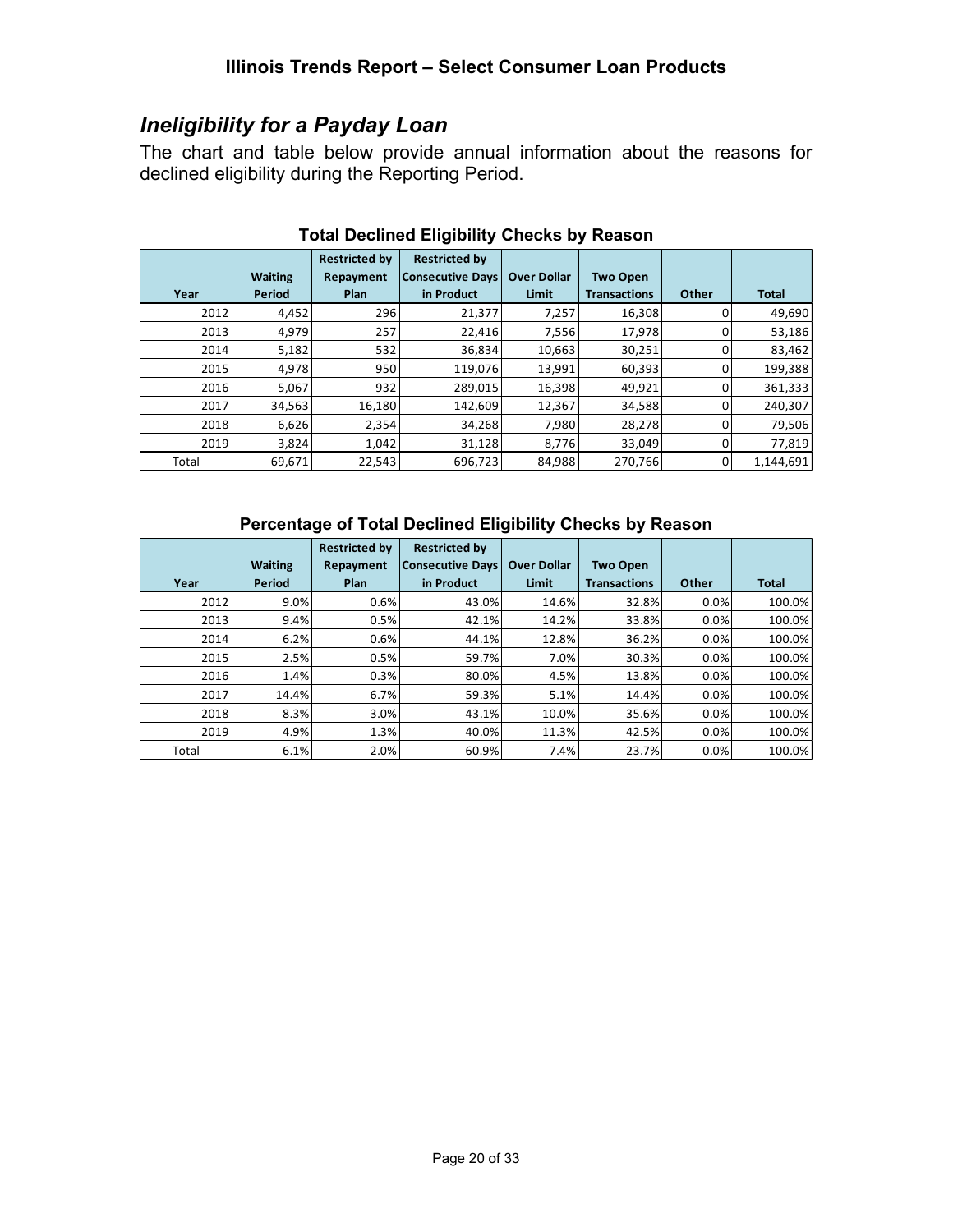#### *Declined Eligibility due to Waiting Period Restrictions*

A waiting period is the time prescribed by the PLRA that a consumer is prohibited from receiving an additional payday or installment payday loan upon payment of the initial payday or installment payday loan. This time may vary from 2 to 14 days based on the type of loan and repayment, maturity or repayment plan issues.

#### *Declined Eligibility due to Over Dollar Limit*

Over Dollar Limit indicates that the consumer has reached the maximum allowable monthly payday debt service for a payday loan(s). The maximum monthly payday debt service is the lesser of \$1,000 per month or 25% of gross income for payday Loans and 22.5% of gross income for installment payday loans. If the consumer has an existing installment payday loan and is seeking an additional payday loan the maximum allowable monthly payday debt service is limited to the lesser of \$1,000 or 22.5% of gross monthly income.

#### *Declined Eligibility due to Two Open Transactions*

A consumer is limited to having no more than two open payday loans, installment payday loans, or a combination thereof at any one time.

#### *Restricted by Repayment Plan*

A lender may not make a payday loan to a consumer who has a payday loan outstanding under a repayment plan and for at least 14 days after the outstanding balance of the loan under the repayment plan and the outstanding balance of all other payday loans outstanding during the term of the repayment plan are paid in full.

#### *Restricted by Consecutive Days in Product*

No payday loan may be made to a consumer if the loan would result in the consumer being indebted to one or more payday lenders for a period in excess of 45 consecutive days. If a consumer has or has had loans outstanding for a period in excess of 45 consecutive days, no payday lender may offer or make a loan to the consumer for at least 7 calendar days after the date on which the outstanding balance of all payday loans made during the 45 consecutive day period is paid in full.

No installment payday loan may be made to a consumer if the loan would result in the consumer being indebted to one or more payday lenders for a period in excess of 180 consecutive days.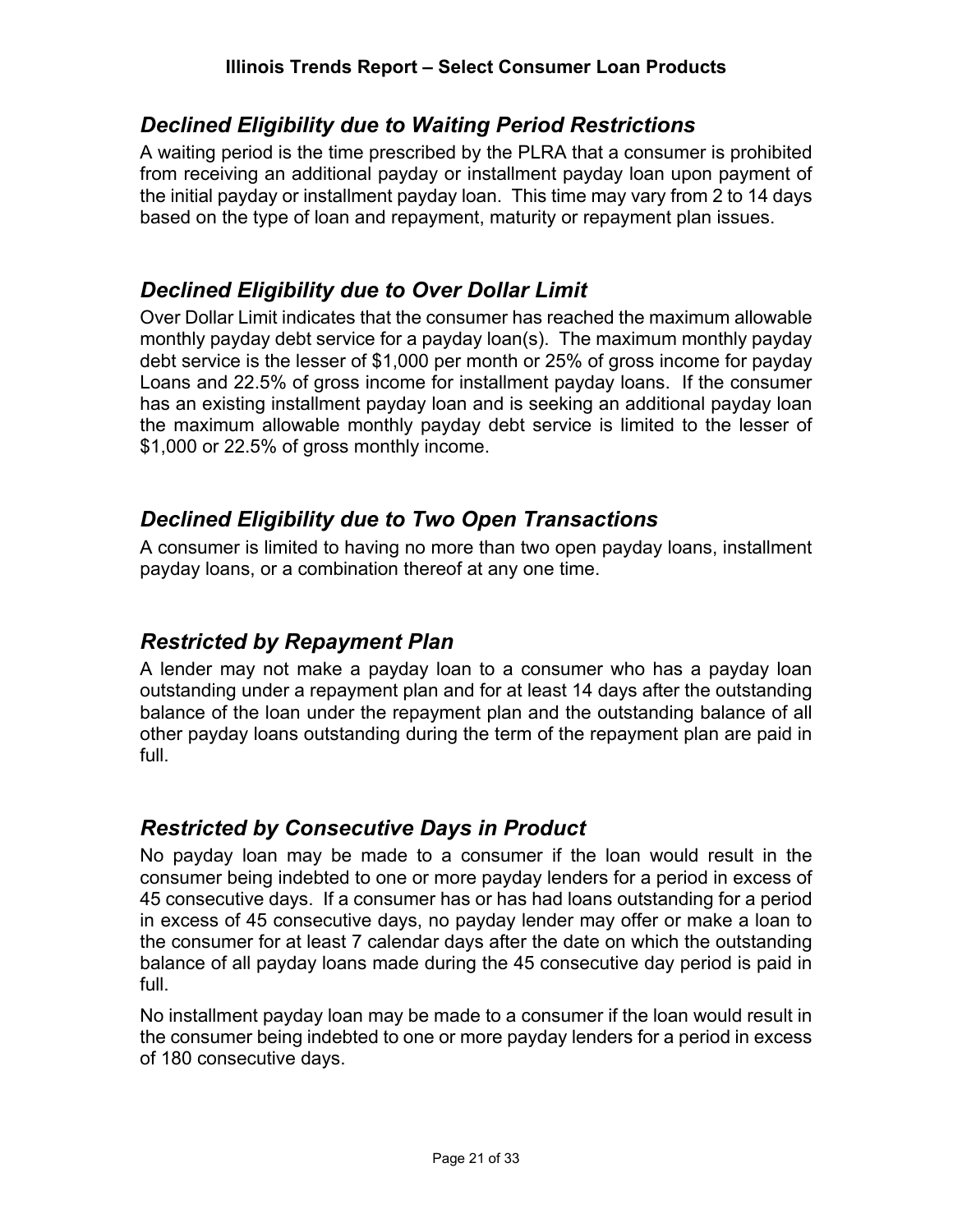## *Repayment Plans*

The total number of payday loan repayment plans registered during the Reporting Period was approximately 21,013, representing approximately 1.46% of the total payday loan transactions conducted during the Reporting Period.11



**Repayment Plan Volume per Year**

When a consumer has or has had one or more payday loans outstanding for 35 consecutive days, any payday loan outstanding on the  $35<sup>th</sup>$  consecutive day shall be payable under the terms of a repayment plan as provided for in the Act. A consumer has until 28 days after the default date of the loan to request a repayment plan. Within 48 hours after the request for a repayment plan is made, the lender must prepare the repayment plan agreement and both parties must execute the agreement.

 $11$  The increase of repayment plans in 2017 was due to the activity of a single online lender.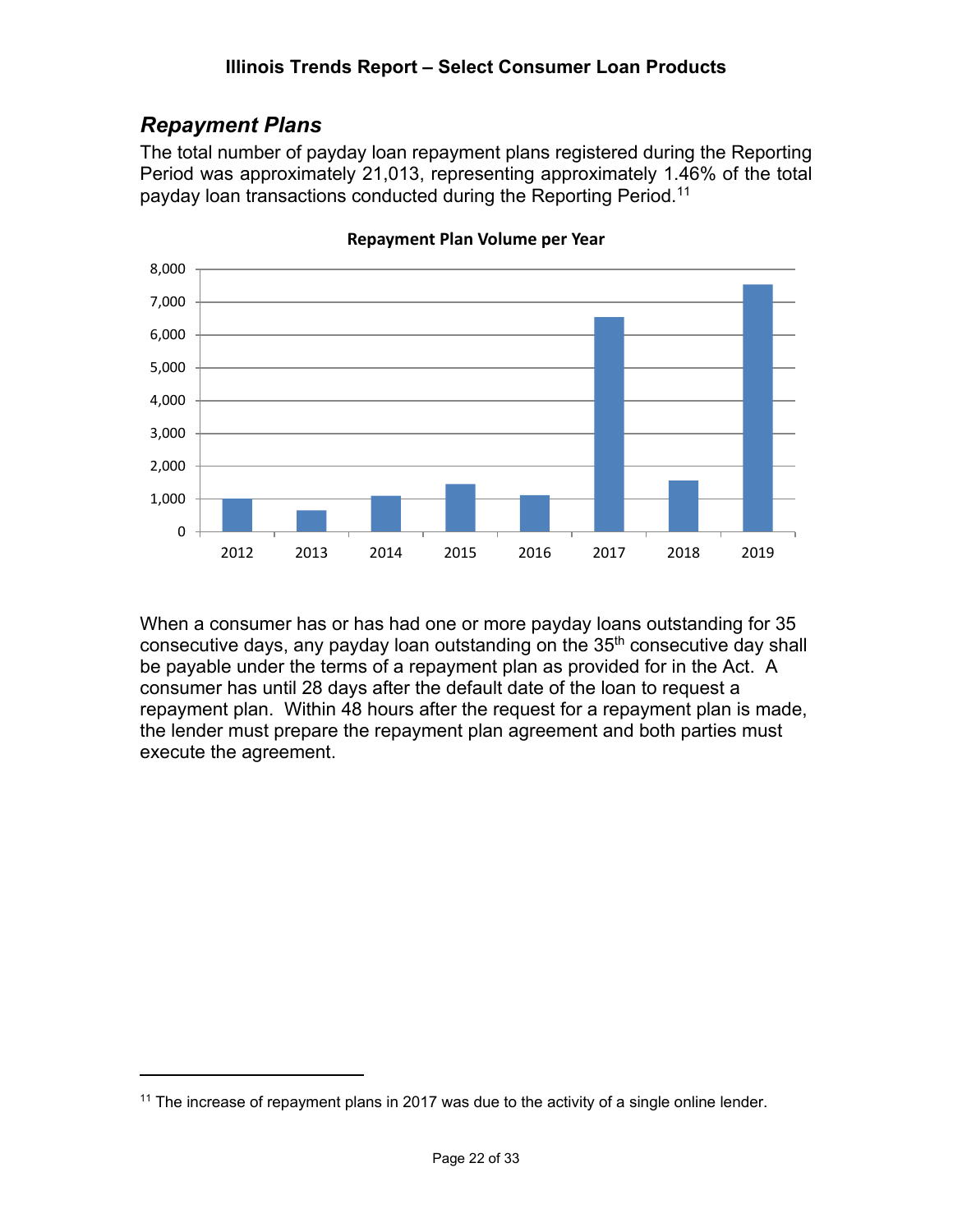#### **Installment Payday Loans**

#### *Installment Payday Loan Consumers*

During the Reporting Period, 740,893 installment payday loan consumers took out 2,986,162 installment payday loans, or an average of 4.0 loans per consumer.

The number of installment payday loan consumers (unique borrowers) in the Reporting Period is as follows:



#### **Unique Installment Payday Loan Consumers per Year**

The average monthly gross income of Illinois installment payday loan consumers during the Reporting Period was \$2,928.81, or approximately \$35,146 per year.

For the Reporting Period:

- Approximately 53% of installment payday loan consumers earn less than \$30,000 per year.
- Approximately 28% of installment payday loan consumers earn \$30,000 \$50,000 per year.
- Approximately 19% of installment payday loan consumers earn more than \$50,000 per year.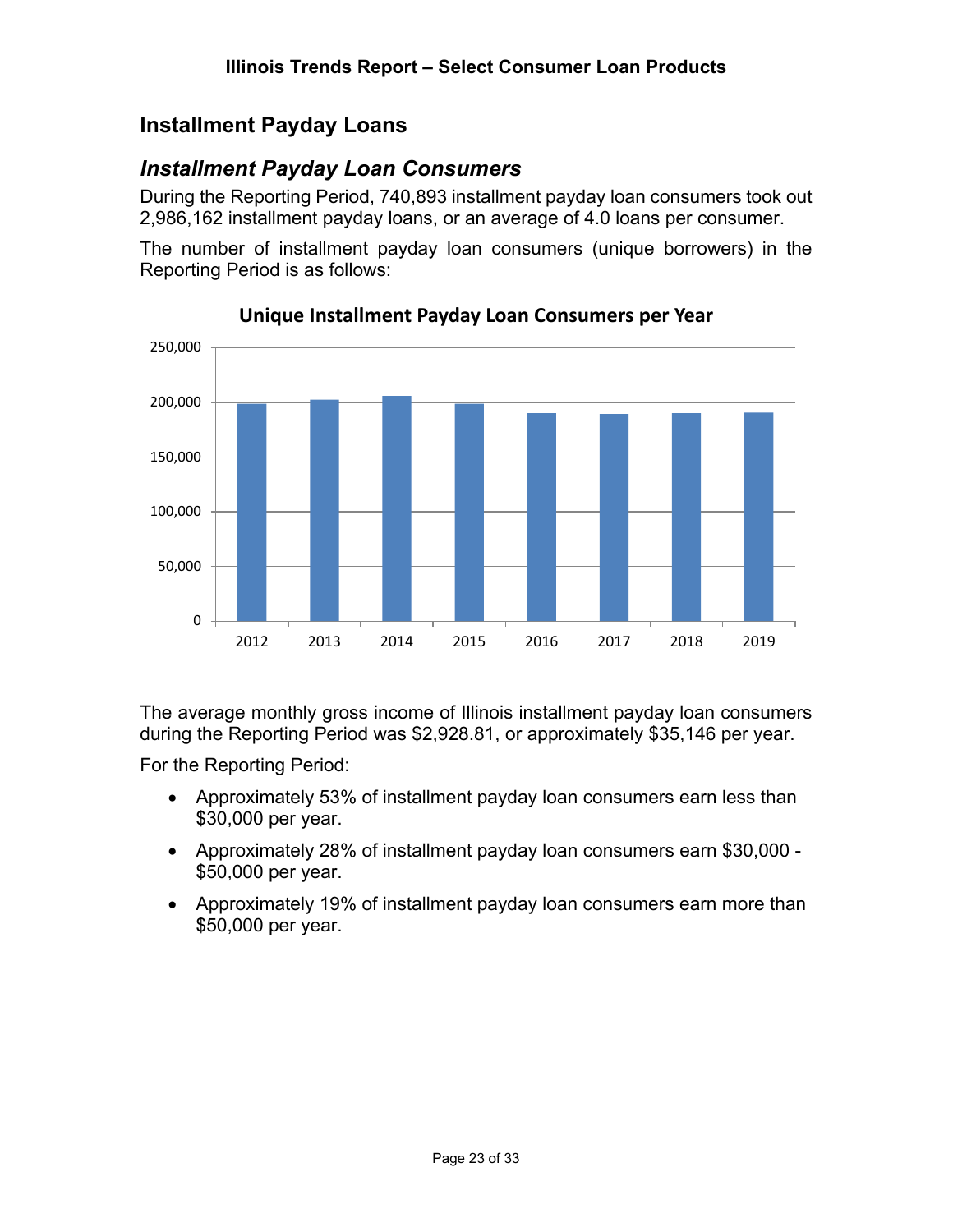#### *Installment Payday Loan Transaction Volume*

Total installment payday loan volume for the Reporting Period was 2,986,162 loans, with a total advance/principal amount of \$2.07 billion.



**Installment Payday Loan Volume per Month**

**Installment Payday Loan Volume Yearly Comparison**

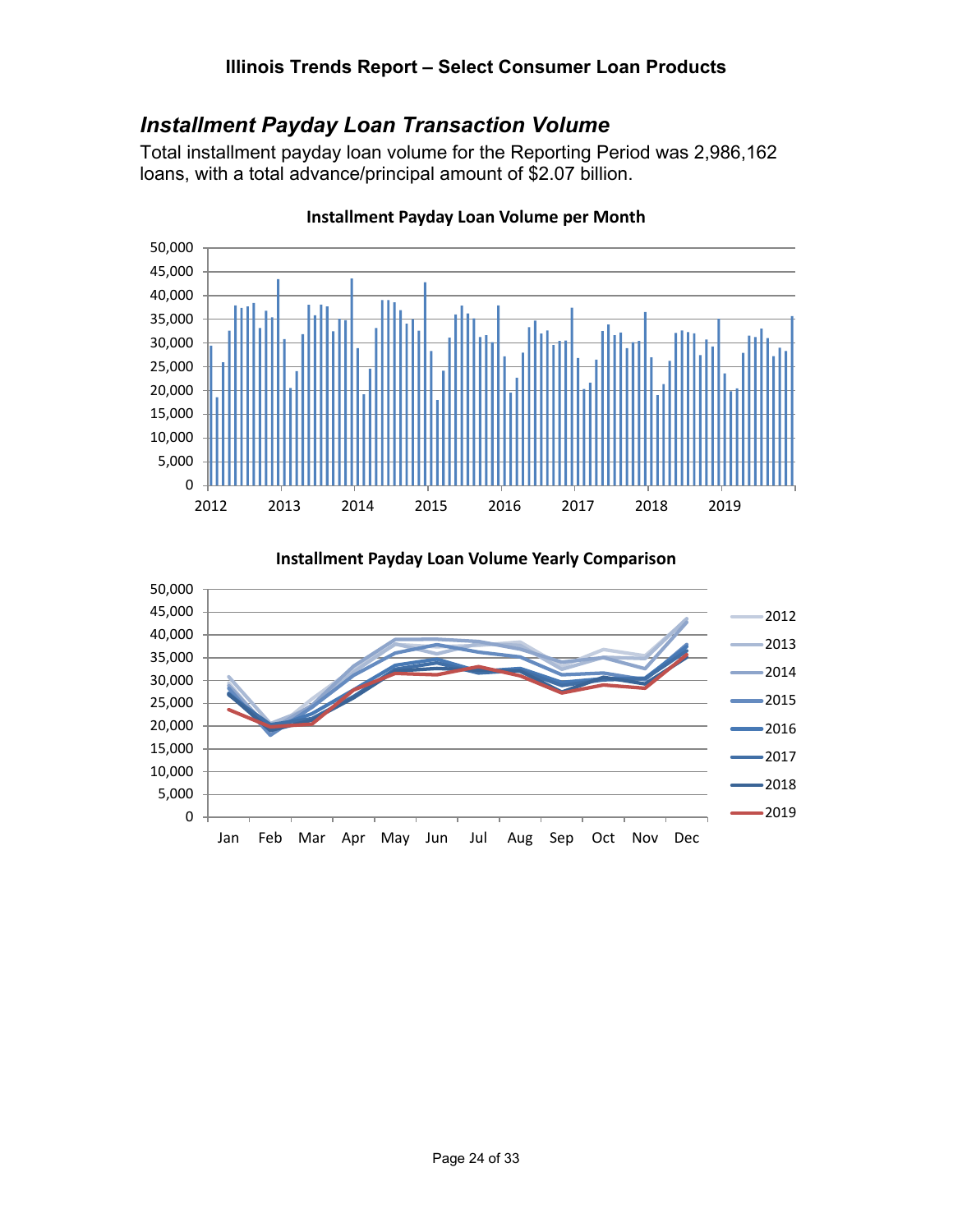#### *Installment Payday Loan Transaction Volume (continued)*

Installment payday loan volume decreased at an average annual rate of 2.4 percent during the Reporting Period. Annual volume information for each year of the Reporting Period is presented in the following table.

| Year | <b>Transaction</b><br>Count <sup>12</sup> | Change vs.<br><b>Prior Year</b> |
|------|-------------------------------------------|---------------------------------|
| 2012 | 406,954                                   |                                 |
| 2013 | 403,047                                   | $-1.0%$                         |
| 2014 | 403,901                                   | 0.2%                            |
| 2015 | 377,939                                   | $-6.4%$                         |
| 2016 | 358,197                                   | $-5.2%$                         |
| 2017 | 351,682                                   | $-1.8%$                         |
| 2018 | 345,328                                   | $-1.8%$                         |
| 2019 | 339,114                                   | $-1.8%$                         |

#### *Installment Payday Loan Average Term, Advance Amount, and Finance Charge*

As can be seen in the table below, most loans had a term between 161 and 180 days.

|      | % of Loans by Term Range |                 |                 |  |  |  |
|------|--------------------------|-----------------|-----------------|--|--|--|
| Year | 112 to 140 days          | 141 to 160 days | 161 to 180 days |  |  |  |
| 2012 | 13.4%                    | 13.8%           | 72.8%           |  |  |  |
| 2013 | 12.1%                    | 14.3%           | 73.6%           |  |  |  |
| 2014 | 11.1%                    | 14.5%           | 74.4%           |  |  |  |
| 2015 | 10.4%                    | 14.6%           | 75.0%           |  |  |  |
| 2016 | 9.9%                     | 14.5%           | 75.6%           |  |  |  |
| 2017 | 9.9%                     | 14.6%           | 75.6%           |  |  |  |
| 2018 | 9.8%                     | 14.2%           | 76.0%           |  |  |  |
| 2019 | 8.9%                     | 14.8%           | 76.4%           |  |  |  |

The installment payday loan transactions during the Reporting Period had the following features: average term: 163.3 days; average advance amount: \$693.61; average total fees: \$707.43; and an average APR of 228%.

<sup>12</sup> See FN 2, *supra*, regarding changes in the data from previous reports.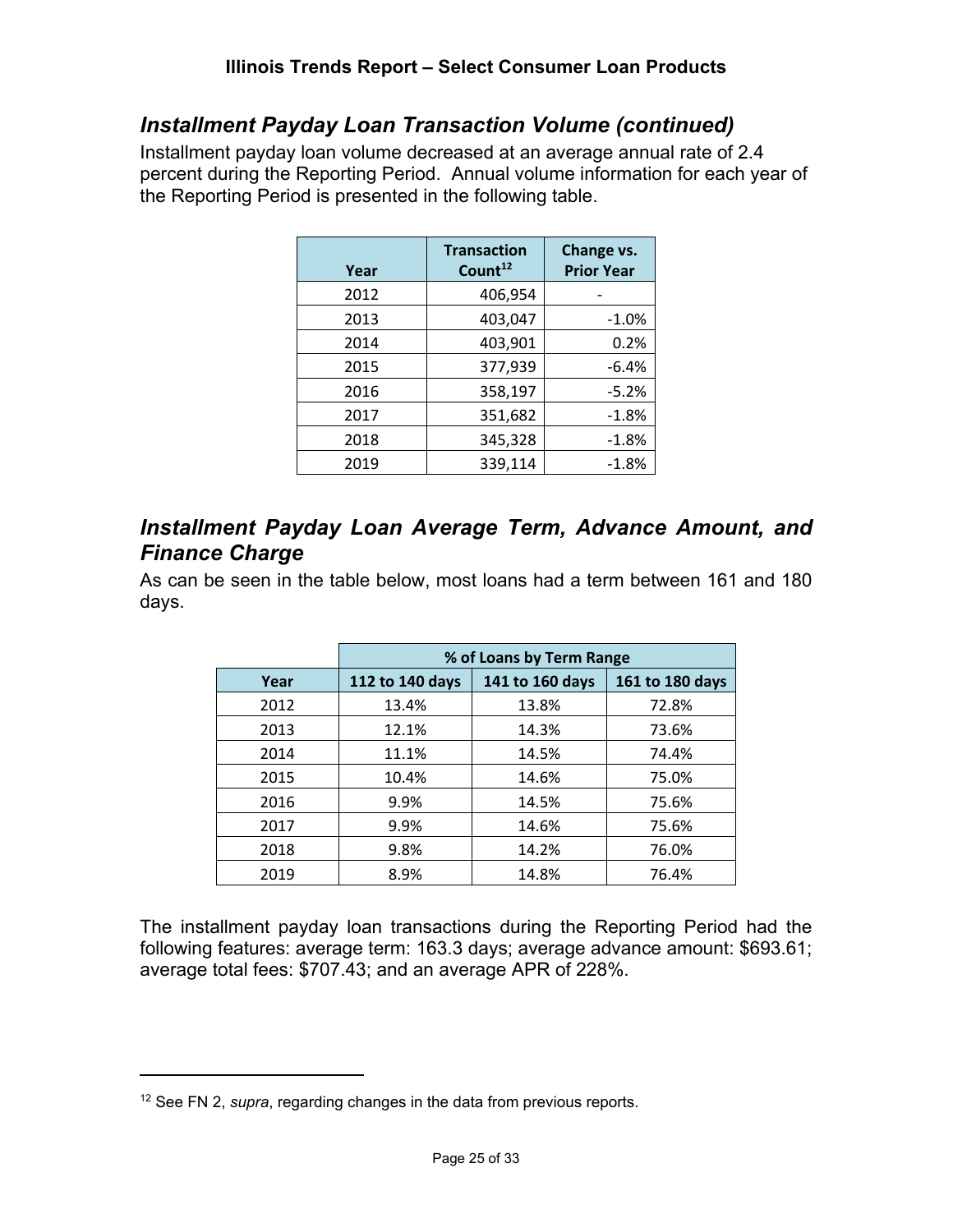## *Declined Consumer Eligibility Checks*

Declined eligibility checks for installment payday loans averaged approximately 71.5 percent of installment payday loan transaction requests during the Reporting Period.<sup>13</sup>



**Declined Eligibility Checks % of IPL Transaction Requests**

<sup>&</sup>lt;sup>13</sup> Data includes multiple declined eligibility checks for the same consumer.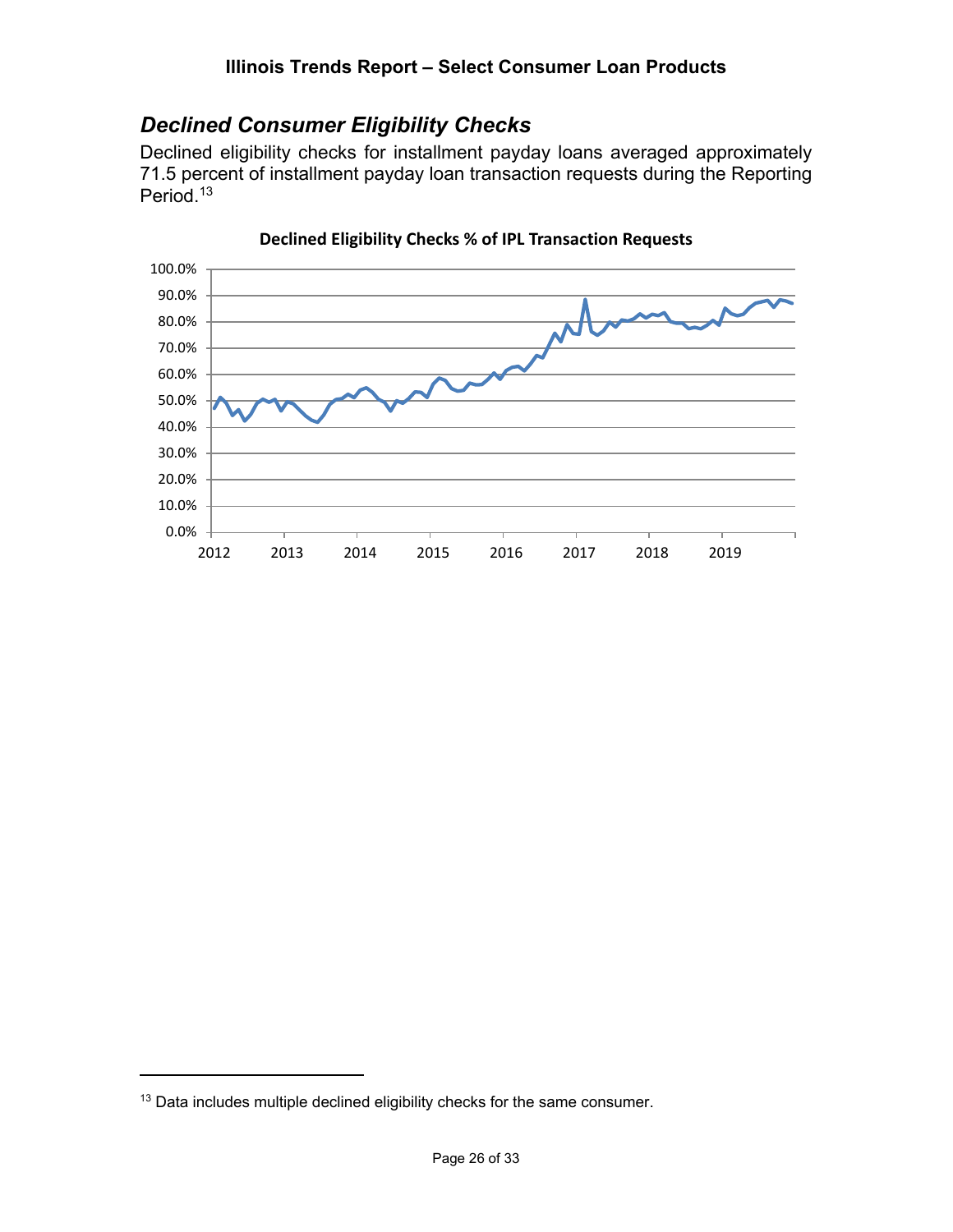## *Ineligibility for an Installment Payday Loan14*

The chart and table below provide annual information about the reasons for declined eligibility during the Reporting Period.

|       |                | <b>Restricted by</b> | <b>Restricted by</b> |                    |                     |              |              |
|-------|----------------|----------------------|----------------------|--------------------|---------------------|--------------|--------------|
|       | <b>Waiting</b> | Repayment            | <b>Consecutive</b>   | <b>Over Dollar</b> | <b>Two Open</b>     |              |              |
| Year  | Period         | Plan                 | Days in Product      | Limit              | <b>Transactions</b> | <b>Other</b> | <b>Total</b> |
| 2012  | 20,323         | 2,042                | 175,569              | 72,731             | 98,570              |              | 369,235      |
| 2013  | 21,379         | 1,709                | 200,529              | 38,415             | 109,156             |              | 371,188      |
| 2014  | 20,814         | 2,544                | 228,482              | 37,114             | 134,551             |              | 423,505      |
| 2015  | 16,950         | 2,087                | 269,695              | 36,857             | 169,844             |              | 495,433      |
| 2016  | 17,359         | 4,062                | 452,072              | 41,609             | 323,205             |              | 838,307      |
| 2017  | 26,314         | 12,666               | 751,807              | 59,291             | 591,351             | 0            | 1,441,429    |
| 2018  | 27,242         | 9,704                | 760,356              | 48,477             | 527,808             | 0            | 1,373,587    |
| 2019  | 26,940         | 9,272                | 1,279,761            | 73,705             | 777,845             | 0            | 2,167,523    |
| Total | 177,321        | 44,086               | 4,118,271            | 408,199            | 2,732,330           | 0            | 7,480,207    |

#### **Total Declined Eligibility Checks by Reason**

#### **Percentage of Total Declined Eligibility Checks by Reason**

|       |                | <b>Restricted by</b> | <b>Restricted by</b>   |                    |                     |              |              |
|-------|----------------|----------------------|------------------------|--------------------|---------------------|--------------|--------------|
|       | <b>Waiting</b> | Repayment            | <b>Consecutive</b>     | <b>Over Dollar</b> | <b>Two Open</b>     |              |              |
| Year  | Period         | Plan                 | <b>Days in Product</b> | Limit              | <b>Transactions</b> | <b>Other</b> | <b>Total</b> |
| 2012  | 5.5%           | 0.6%                 | 47.5%                  | 19.7%              | 26.7%               | 0.0%         | 100.0%       |
| 2013  | 5.8%           | 0.5%                 | 54.0%                  | 10.3%              | 29.4%               | 0.0%         | 100.0%       |
| 2014  | 4.9%           | 0.6%                 | 54.0%                  | 8.8%               | 31.8%               | 0.0%         | 100.0%       |
| 2015  | 3.4%           | 0.4%                 | 54.4%                  | 7.4%               | 34.3%               | 0.0%         | 100.0%       |
| 2016  | 2.1%           | 0.5%                 | 53.9%                  | 5.0%               | 38.6%               | 0.0%         | 100.0%       |
| 2017  | 1.8%           | 0.9%                 | 52.2%                  | 4.1%               | 41.0%               | 0.0%         | 100.0%       |
| 2018  | 2.0%           | 0.7%                 | 55.4%                  | 3.5%               | 38.4%               | 0.0%         | 100.0%       |
| 2019  | 1.2%           | 0.4%                 | 59.0%                  | 3.4%               | 35.9%               | 0.0%         | 100.0%       |
| Total | 2.4%           | 0.6%                 | 55.1%                  | 5.5%               | 36.5%               | 0.0%         | 100.0%       |

<sup>&</sup>lt;sup>14</sup> See explanation of ineligibility categories on page 20 above.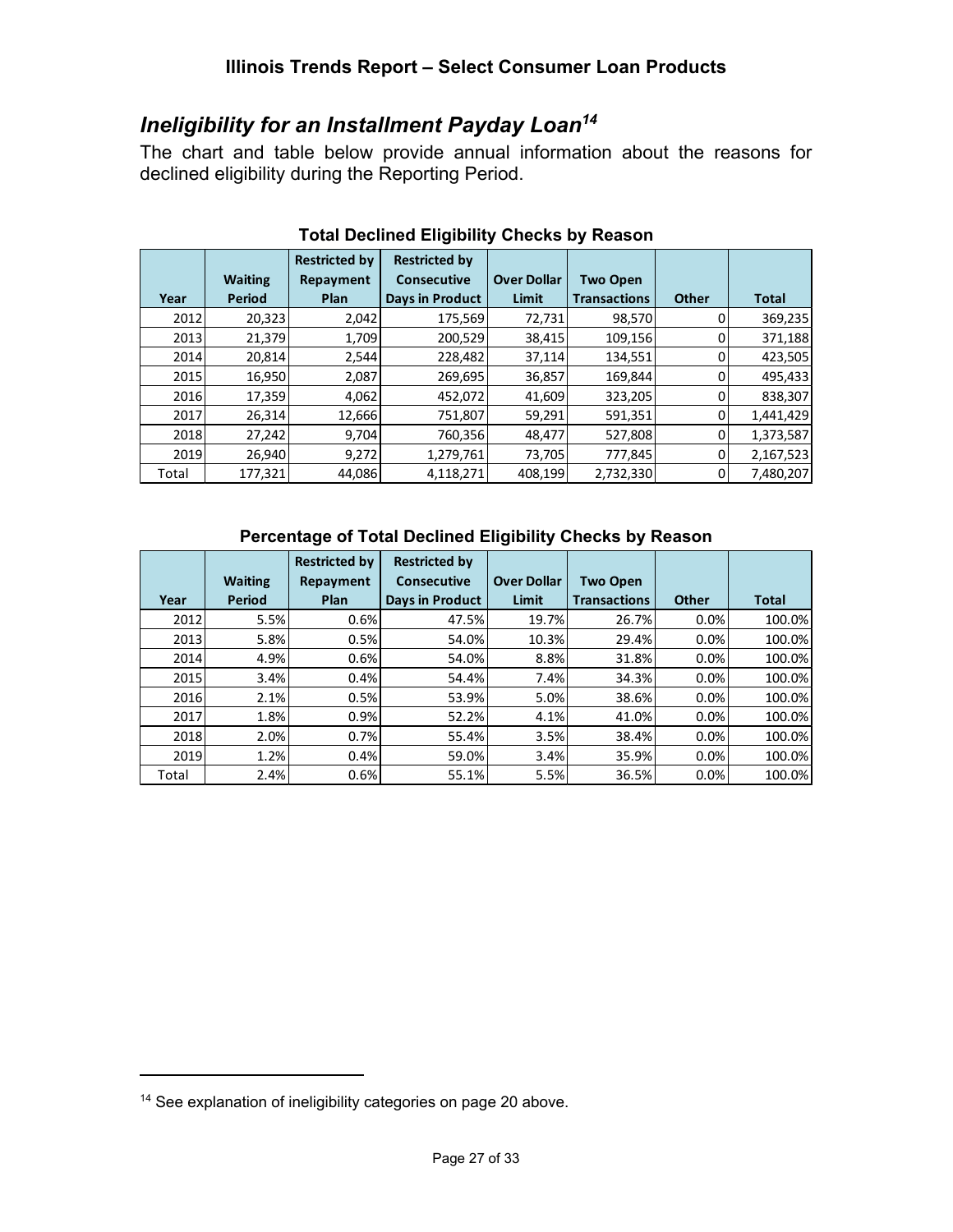## **Title Loans**

## *Title Loan Consumers*

During the Reporting Period, 374,243 title loan consumers took out 637,816 title loans, or an average of 1.7 loans per consumer.

The number of title loan consumers (unique borrowers) in the Reporting Period is as follows:



#### **Unique Title Loan Consumers per Year**

The average monthly gross income of Illinois title loan consumers during the Reporting Period was \$2,294.91, or approximately \$27,539 per year.

For the Reporting Period:

- Approximately 69% of title loan consumers earn less than \$30,000 per year.
- Approximately 20% of title loan consumers earn \$30,000 \$50,000 per year.
- Approximately 11% of title loan consumers earn more than \$50,000 per year.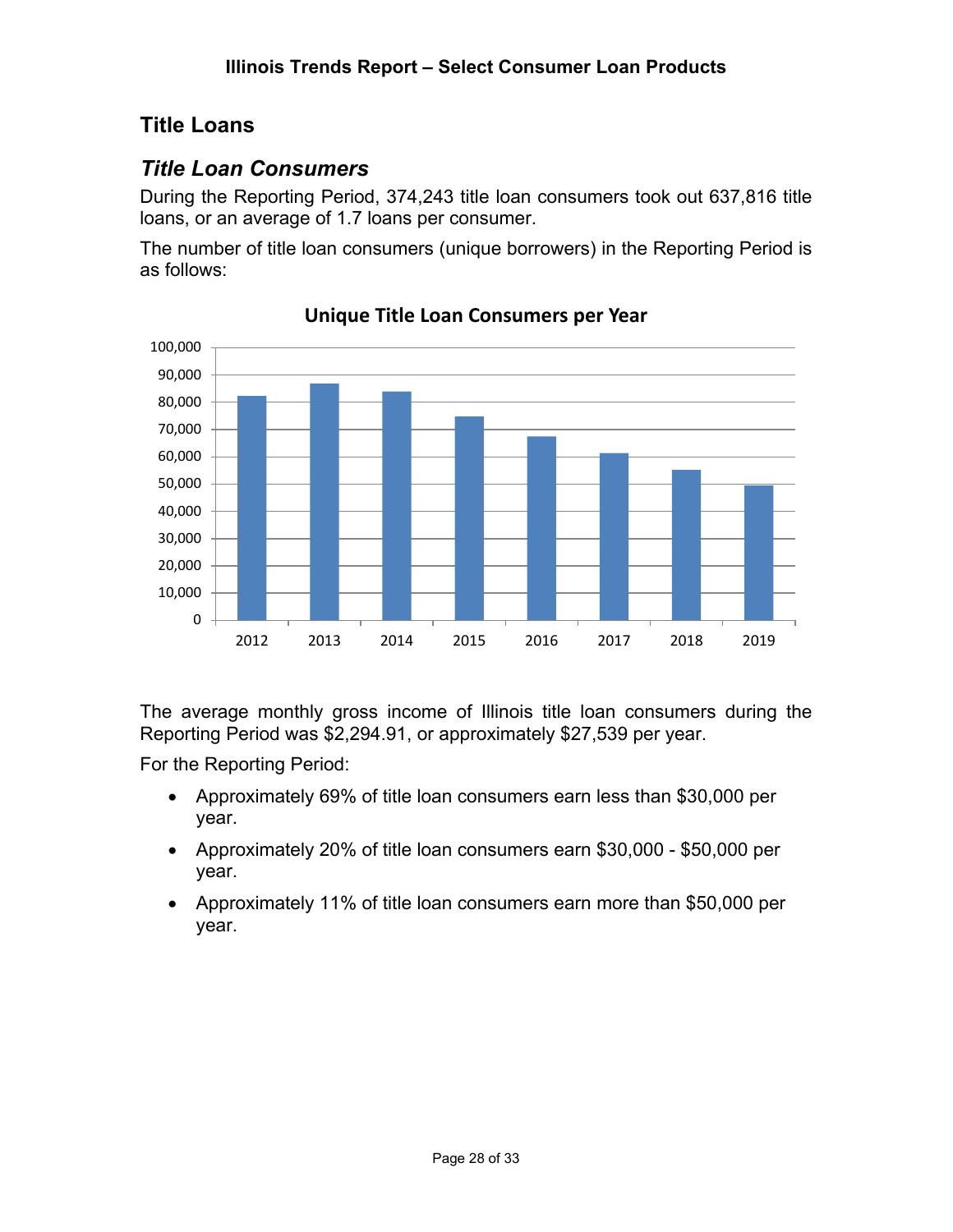#### *Title Loan Transaction Volume*

Total title loan volume for the Reporting Period was 637,816 loans, with a total advance/principal amount of \$726 million.



**Title Loan Volume per Month**

**Title Loan Volume Yearly Comparison**

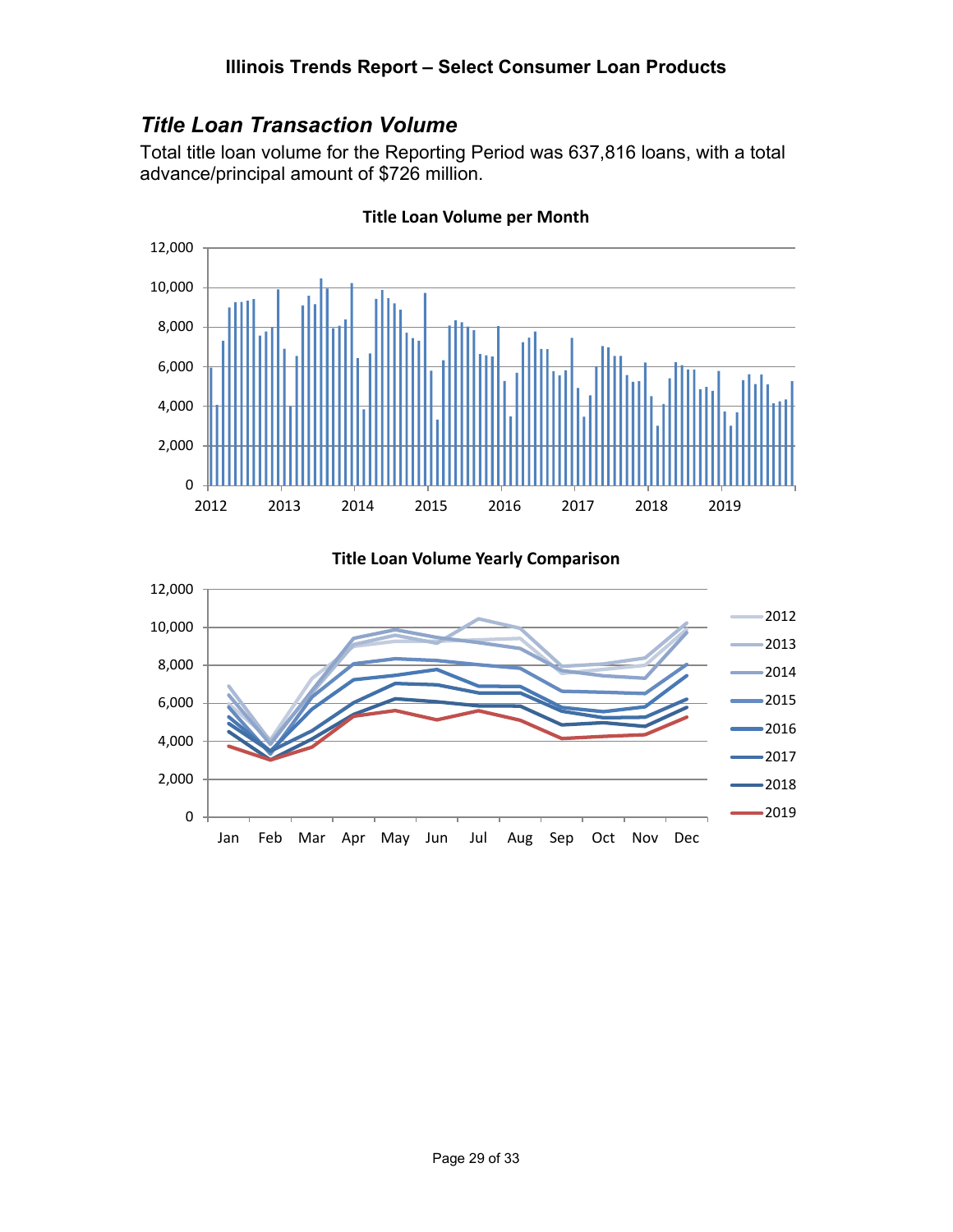#### *Title Loan Transaction Volume (continued)*

Title loan transaction volume decreased at an average annual rate of 6.1 percent during the Reporting Period. Annual volume information for each year of the Reporting Period is presented in the following table.

| Year | <b>Transaction</b><br>Count <sup>15</sup> | Change vs.<br><b>Prior Year</b> |
|------|-------------------------------------------|---------------------------------|
| 2012 | 96,926                                    |                                 |
| 2013 | 100,357                                   | 3.5%                            |
| 2014 | 96,048                                    | $-4.3%$                         |
| 2015 | 83,826                                    | $-12.7%$                        |
| 2016 | 75,382                                    | $-10.1%$                        |
| 2017 | 68,455                                    | $-9.2%$                         |
| 2018 | 61,540                                    | $-10.1%$                        |
| 2019 | 55,282                                    | $-10.2%$                        |

#### *Title Loan Average Term, Advance Amount, and Finance Charge*

|      | % of Loans by Term Range |                 |              |  |
|------|--------------------------|-----------------|--------------|--|
| Year | 1 to 360 days            | 361 to 720 days | $721 + days$ |  |
| 2012 | 18.2%                    | 41.2%           | 40.6%        |  |
| 2013 | 10.6%                    | 30.5%           | 58.9%        |  |
| 2014 | 6.5%                     | 29.8%           | 63.7%        |  |
| 2015 | 6.8%                     | 27.0%           | 66.2%        |  |
| 2016 | 5.9%                     | 23.6%           | 70.5%        |  |
| 2017 | 8.6%                     | 19.0%           | 72.4%        |  |
| 2018 | 5.1%                     | 23.4%           | 71.5%        |  |
| 2019 | 4.9%                     | 14.8%           | 80.3%        |  |

The title loan transactions during the Reporting Period had the following features: average term: 594.3 days; average advance amount: \$1,137.50; average total fees: \$3,309.36; and an average APR of 179%.

<sup>15</sup> See FN 2, *supra*, regarding changes in the data from previous reports.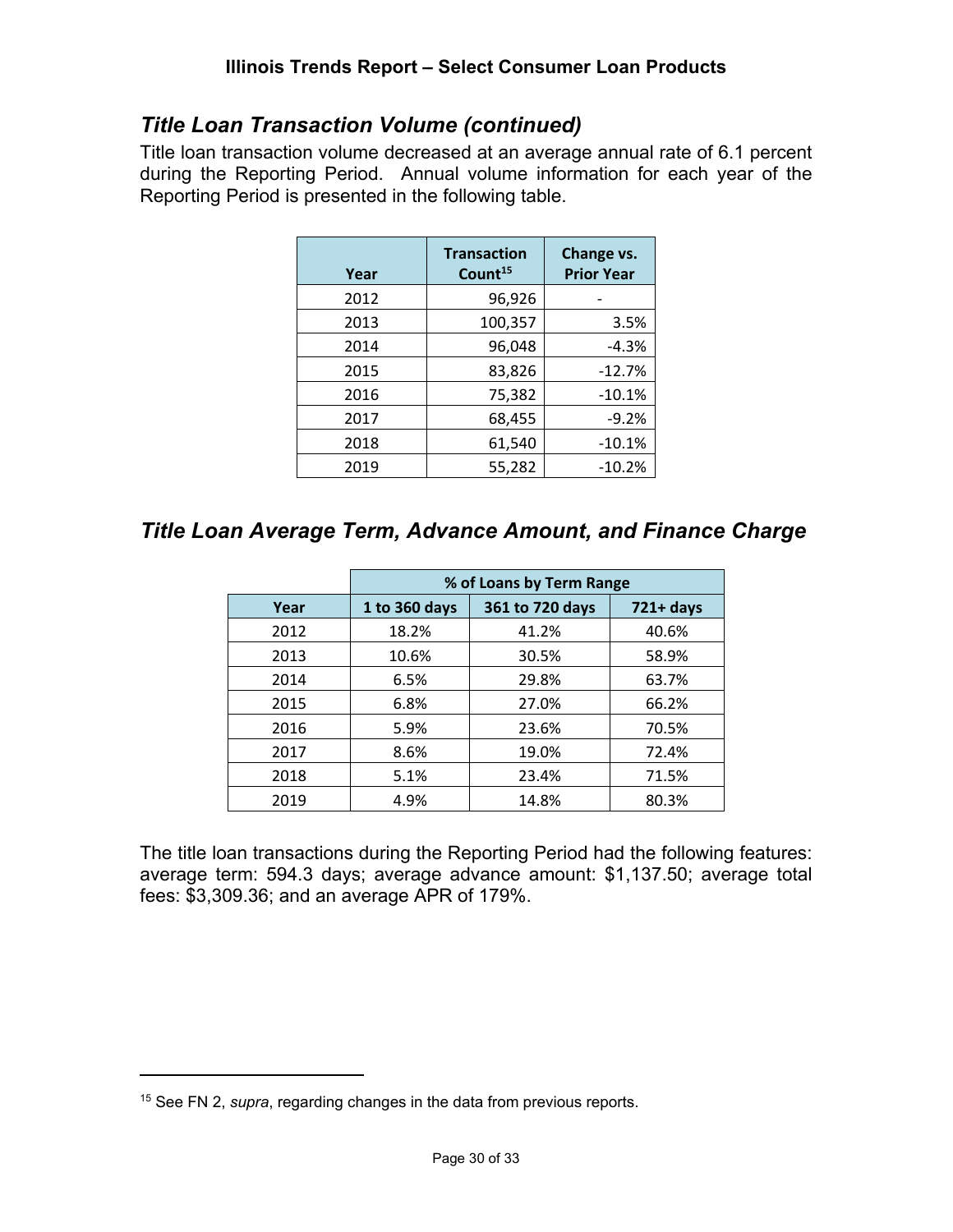#### *Small Consumer* **Loans**

#### *Small Consumer Loan Consumers*

During the Reporting Period, 642,478 small consumer loan consumers took out 3,632,475 small consumer loans, or an average of 5.7 loans per consumer.

The number of small consumer loan consumers (unique borrowers) in the Reporting Period is as follows:



**Unique Small Consumer Loan Consumers per Year**

The average monthly gross income of Illinois small consumer loan consumers during the Reporting Period was \$2,780.22, or approximately \$33,363 per year.

For the Reporting Period:

- Approximately 57% of small consumer loan consumers earn less than \$30,000 per year.
- Approximately 26% of small consumer loan consumers earn \$30,000 \$50,000 per year.
- Approximately 17% of small consumer loan consumers earn more than \$50,000 per year.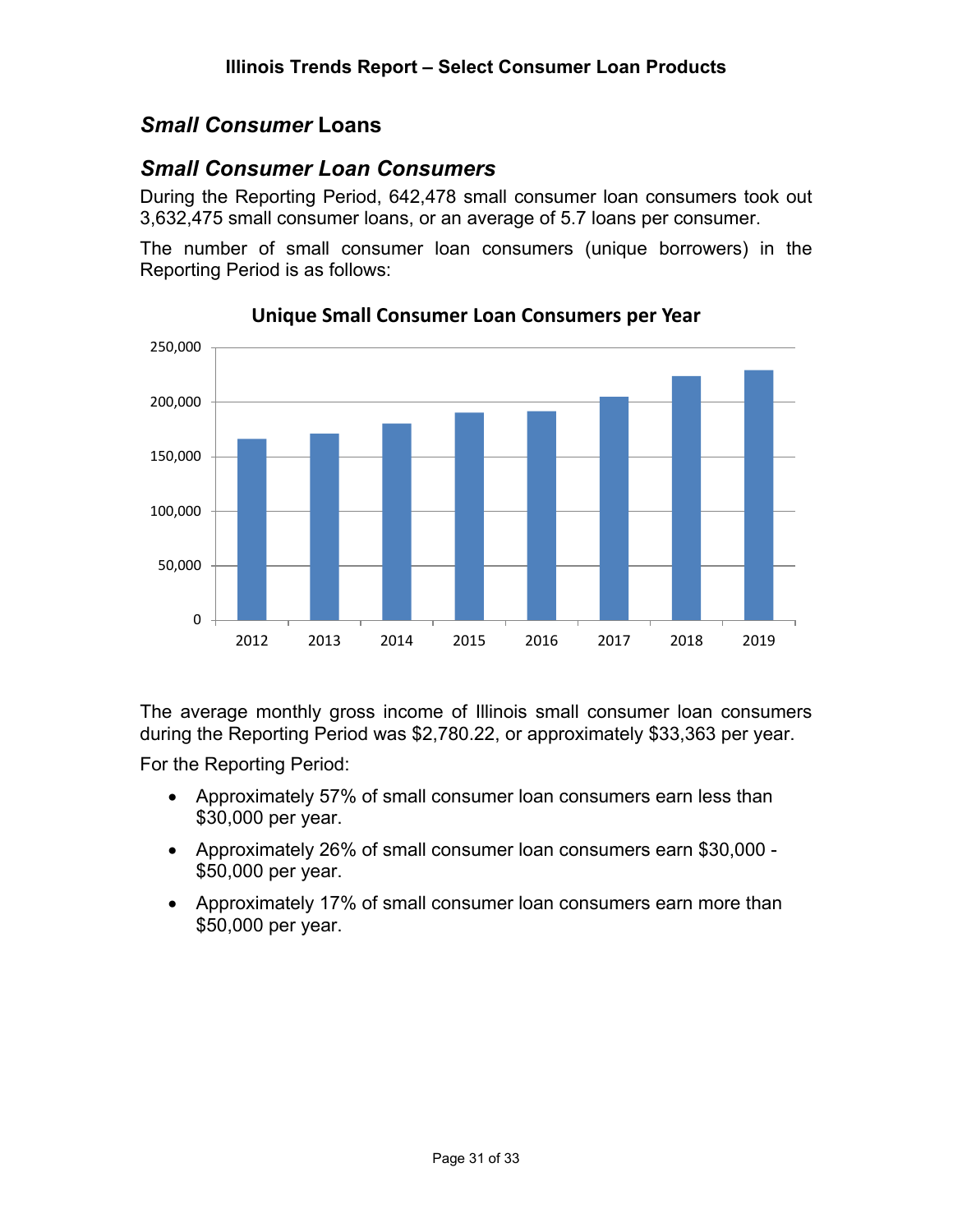#### *Small Consumer Loan Transaction Volume*

Total small consumer loan volume for the Reporting Period was 3,632,475 loans, with a total advance/principal amount of \$3.60 billion.



**Small Consumer Loan Volume per Month**

**Small Consumer Loan Volume Yearly Comparison**